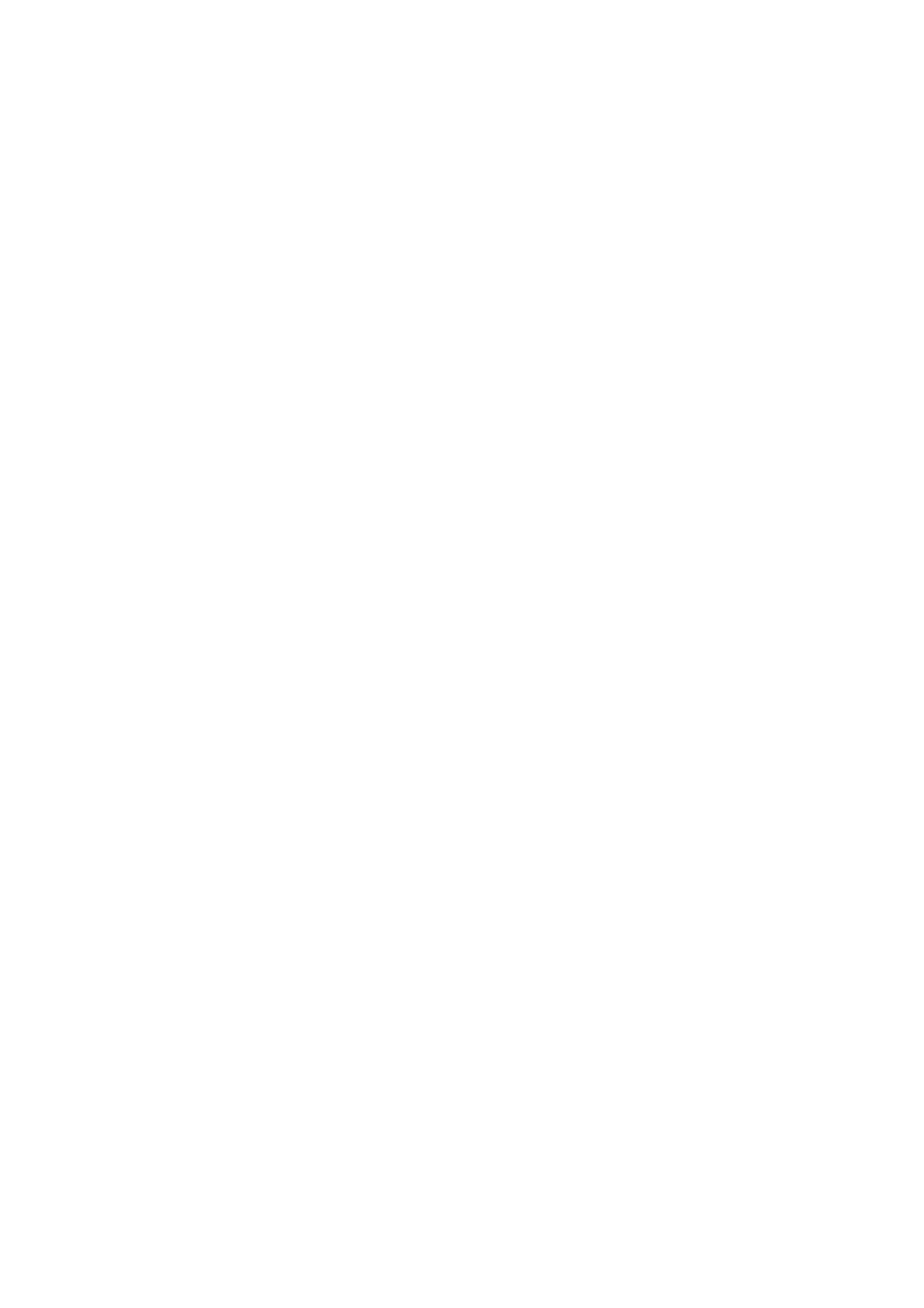# **Contents**

| 1        | Preface                                                                                                                                                                | 1  |
|----------|------------------------------------------------------------------------------------------------------------------------------------------------------------------------|----|
| $\bf{2}$ | <b>Workshop Programme</b>                                                                                                                                              | 4  |
| $\bf{3}$ | <b>Collected Abstracts</b>                                                                                                                                             | 7  |
|          | Combining Local and Global Model Checking                                                                                                                              |    |
|          | Armin Biere                                                                                                                                                            |    |
|          | A Causal Fixpoint Logic<br>Julian Bradfield                                                                                                                            | 7  |
|          | Symbolic Model Checking without BDDs                                                                                                                                   |    |
|          | $Edmund M. Clarke \dots \dots \dots \dots \dots \dots \dots \dots \dots \dots \dots \dots \dots$                                                                       | 8  |
|          | An Automaton Model for Concurrent Processes                                                                                                                            |    |
|          |                                                                                                                                                                        | 8  |
|          | Verification with Unfoldings                                                                                                                                           |    |
|          | Javier Esparza $\ldots \ldots \ldots \ldots \ldots \ldots \ldots \ldots \ldots \ldots \ldots \ldots \ldots$                                                            | 9  |
|          | An Expressively Complete Temporal Logic without Past Tense Operators for                                                                                               |    |
|          | Mazurkiewicz Traces                                                                                                                                                    |    |
|          |                                                                                                                                                                        | 9  |
|          | Can't Temporal Logics over Traces be Separated?                                                                                                                        | 10 |
|          | Model Checking Distributed Temporal Logics on Net Unfoldings                                                                                                           |    |
|          |                                                                                                                                                                        | 10 |
|          | On the Monadic Complexity of the mu-Calculus                                                                                                                           |    |
|          | David Janin                                                                                                                                                            | 11 |
|          | Local Time Semantics for Networks of Timed Automata                                                                                                                    |    |
|          | $\textit{Bengt Jonsson}$ $\ldots$ $\ldots$ $\ldots$ $\ldots$ $\ldots$ $\ldots$ $\ldots$ $\ldots$ $\ldots$ $\ldots$ $\ldots$ $\ldots$                                   | 12 |
|          | Model Checking Continuous-Time Markov Chains                                                                                                                           |    |
|          | Joost-Pieter Katoen                                                                                                                                                    | 13 |
|          | Do We Need More Temporal Logic? (A Case Study Using Convenient Compu-                                                                                                  |    |
|          | tations)                                                                                                                                                               |    |
|          |                                                                                                                                                                        | 13 |
|          | Partial-Order Reduction Techniques for Real-Time Model Checking.<br>Ruurd Kuiper $\ldots \ldots \ldots \ldots \ldots \ldots \ldots \ldots \ldots \ldots \ldots \ldots$ | 14 |
|          | Symbolic Probabilistic Model Checking                                                                                                                                  |    |
|          | Marta Kwiatkowska rungeren en marta en marta Kwiatkowska rungeren marta en marta en marta en marta en marta en                                                         | 15 |
|          | On Modelling Feature Interaction in Telecommunications                                                                                                                 |    |
|          |                                                                                                                                                                        | 15 |
|          | Towards a Characterization of Finite-State Message-Passing Systems                                                                                                     |    |
|          |                                                                                                                                                                        | 16 |
|          | On the Complexity of Verification of Message Sequence Graphs                                                                                                           |    |
|          |                                                                                                                                                                        | 17 |
|          | Local First Search                                                                                                                                                     |    |
|          |                                                                                                                                                                        |    |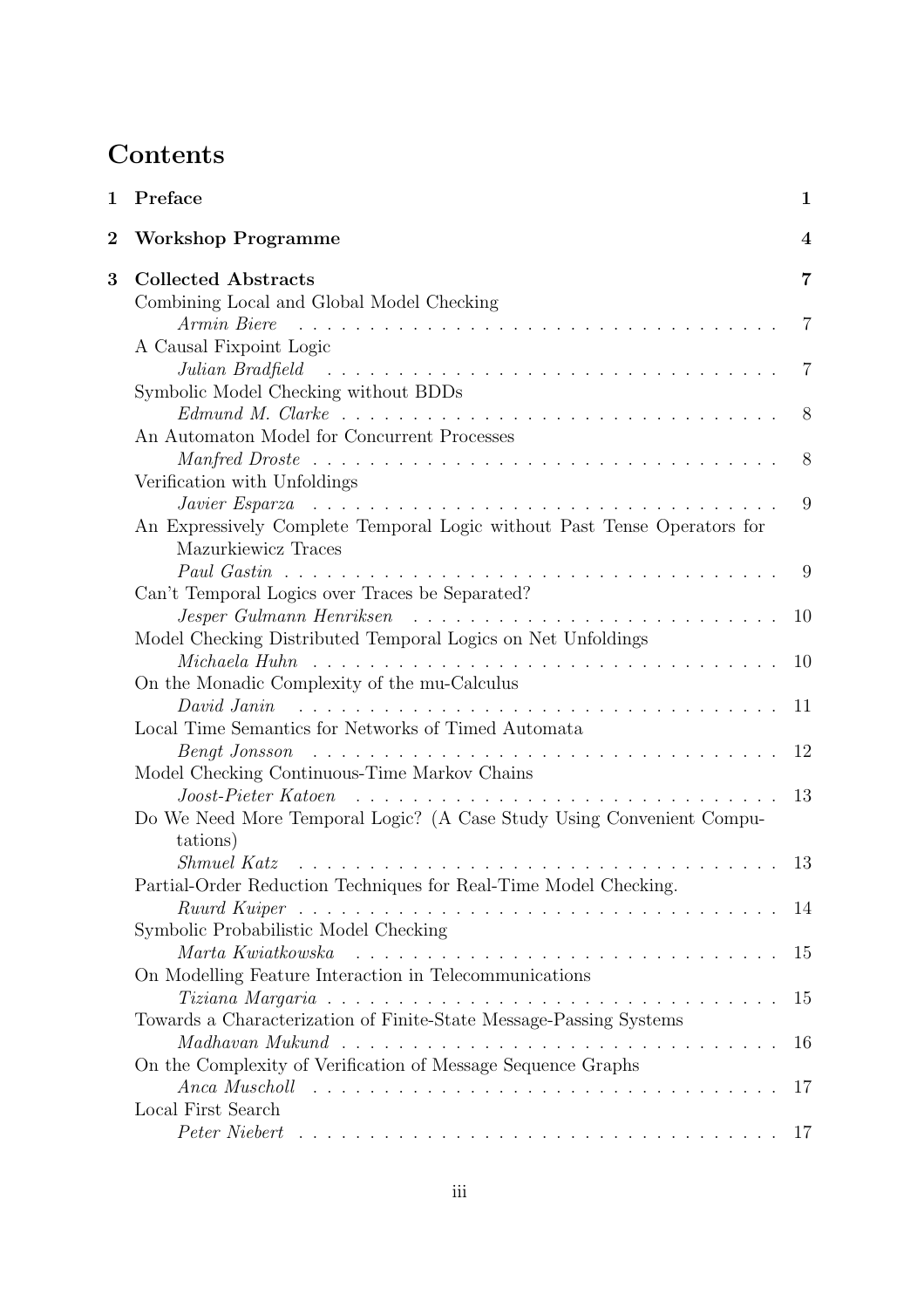| Specification and Verification of Message Sequence Charts                                                     |  |
|---------------------------------------------------------------------------------------------------------------|--|
| Doron Peled $\ldots \ldots \ldots \ldots \ldots \ldots \ldots \ldots \ldots \ldots \ldots \ldots \ldots 18$   |  |
| Temporal Approach to Causal Knowledge                                                                         |  |
| Wojciech Penczek $\ldots \ldots \ldots \ldots \ldots \ldots \ldots \ldots \ldots \ldots \ldots \ldots 18$     |  |
| A (Non-Elementary) Modular Decision Procedure for LTrL                                                        |  |
|                                                                                                               |  |
| Polynomial Methods for Verification and Control Synthesis                                                     |  |
|                                                                                                               |  |
| Verification of Real-Time Systems with Partial Orders                                                         |  |
|                                                                                                               |  |
| The Complexity of Temporal Logic in Simple Cases                                                              |  |
| Philippe Schnoebelen $\ldots \ldots \ldots \ldots \ldots \ldots \ldots \ldots \ldots \ldots \ldots 20$        |  |
| How to Apply Process-Algebraic Algorithms to State-Based (Linear) Temporal                                    |  |
| Logic Verification                                                                                            |  |
| $Mikko$ Tiusanen $\cdots \cdots \cdots \cdots \cdots \cdots \cdots \cdots \cdots \cdots \cdots 21$            |  |
| Linear Time Datalog for Branching Time Logics                                                                 |  |
|                                                                                                               |  |
| Model Checking LTL using Net Unfoldings                                                                       |  |
| Frank Wallner $\ldots \ldots \ldots \ldots \ldots \ldots \ldots \ldots \ldots \ldots \ldots \ldots \ldots 22$ |  |
| Local Logics for Traces                                                                                       |  |
|                                                                                                               |  |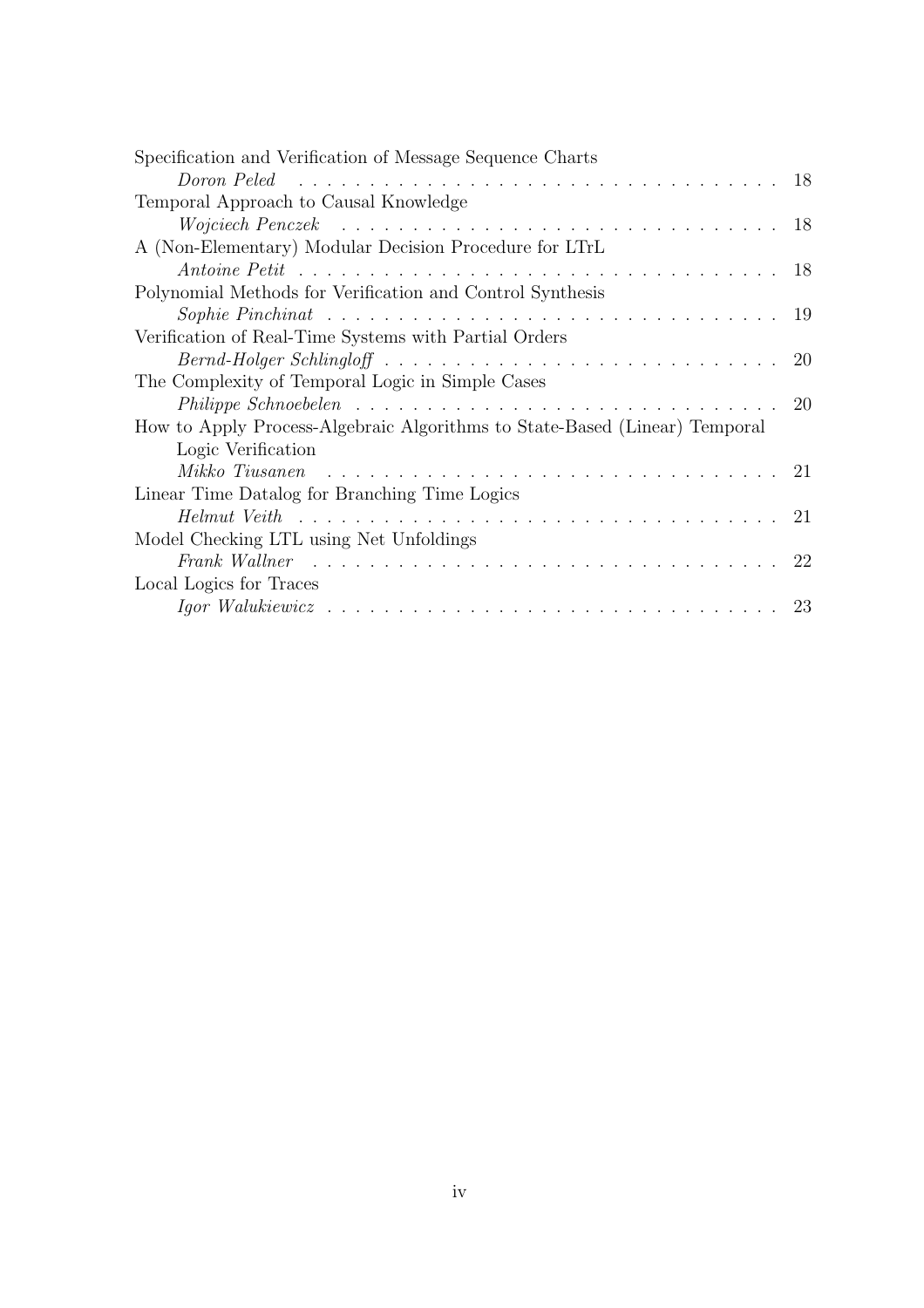# 1 Preface

Distributed systems, i.e. systems characterised by the concurrent operation and interaction of several components, occur throughout information technology; from microprocessors to computer networks. Since the design and development process of distributed systems is very sensitive to errors, it is an accepted fact in both science and industry that formal approaches to specification and automatic verification and debugging are needed. An important formal framework in this line is the family of temporal logics.

Originally, temporal logics were directed to describe a sequentialised (interleaved) and global view of the behaviour of distributed systems. Several problems resulting from this approach have been identified. On the specification level, the global view of the system makes it difficult or impossible to intuitively specify behavioural aspects of selected parts of the whole system. On the algorithmic front, this sequentialised semantics leads to the well known state explosion problem, which is often the reason for automatic verification to fail and makes it neccessary to develop heuristic workarounds. These problems have led in the past to the following investigations:

- On the one hand, various semantic models capturing aspects of distribution and causality of the behaviour of distributed systems have been developed, in particular partial order models and event structures. On some of these models, several extensions of standard temporal logics with differing modes of expressiveness have been defined. The logics have been investigated under several aspects: Axiomatisations, theoretic and pragmatic expressiveness, complexity of the satisfiability and satisfaction problems.
- On the other hand, research directed towards efficient model checking has focussed on heuristic improvements of model checking algorithms for interleaving logics, which are based on state space exploration. Techniques, which have been evolving in this domain include modular model checking, symbolic model checking (BDDs), partial order reductions, abstraction, and others. Many of these approaches heavily exploit the distributed structure of the system, but do not explicitly rely on a distributed logical framework.

While a lot of research in both directions has happened separately, the natural connection between them has not gone unnoticed: some logics tailored towards distribution allow new verification algorithms, and conversely the heuristics discovered in model checking algorithms influence the design of logics. However, dedicated research is needed in order to achieve practically useful results here.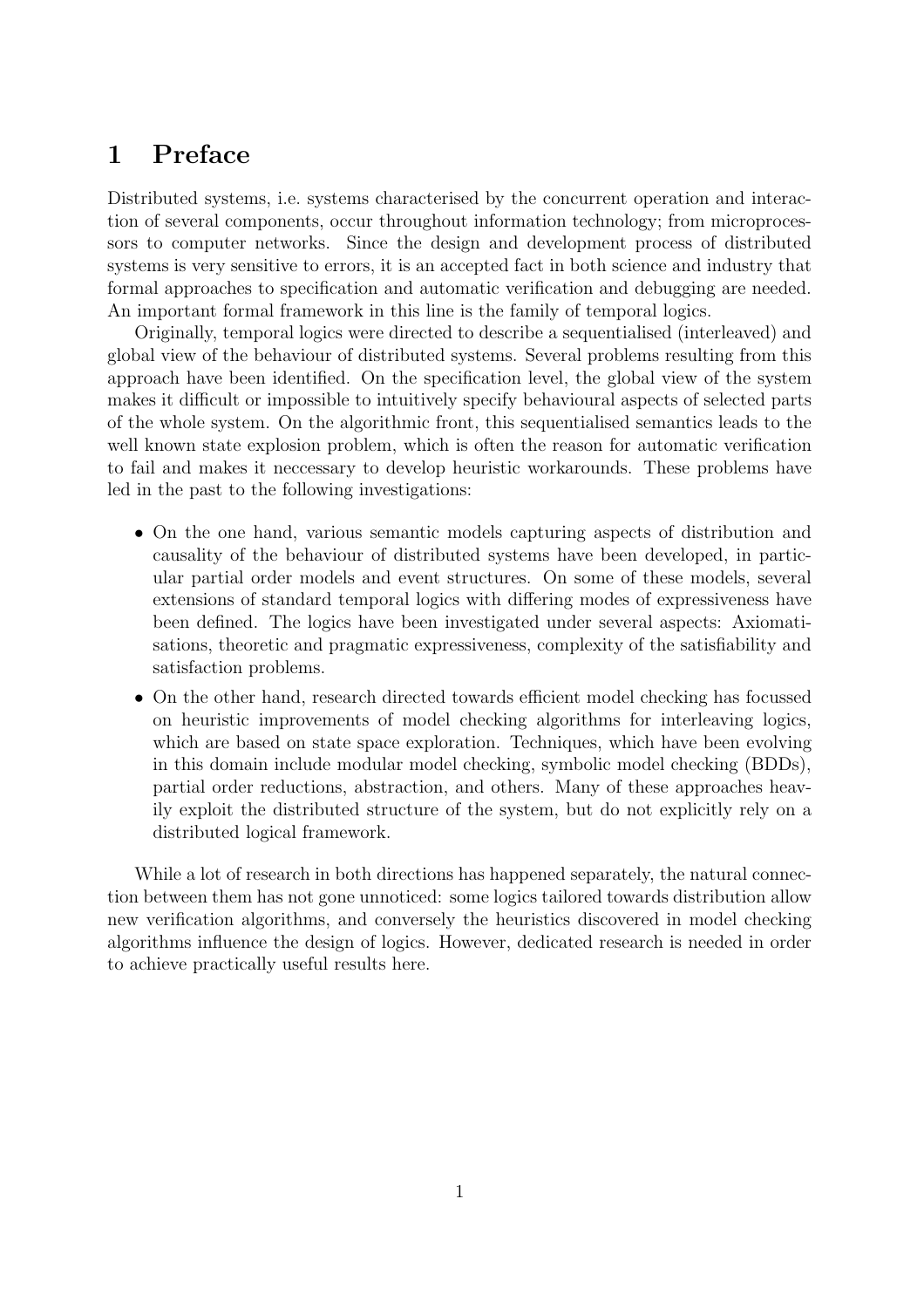The goal of this workshop was to bring people from these areas of research together. 35 participants from 12 countries accepted the invitation. They presented their current research in the field of interest in 28 presentations.

The following main topics were addressed:

- Partial order logics for linear time. Several talks presented the recent developments on the theory of these logics. Two talks addressed the logic LTrL, which is known to have the same expressive power as the first order logic. Albeit non-elementary complexity, automata constructions have been shown to be possible (and thus open a way to do model checking). Moreover, the theory has been cleaned up and new proofs as well as improved syntax have been presented. Two other talks addressed causality based logics, one giving a separation result and proof technique to distinguish some logics wrt. expressive power, the other introducing an elegant  $\mu$ -calculus on traces, which is expressively complete. Finally, the theoretic foundations for generalizing trace semantics to systems with state dependent independency of actions were presented.
- Partial order logics for branching semantics. Three talks introduced logics based on branching partial order semantics. Two talks addressed an interesting ontology based on intuitions of partial knowledge in a distributed setting, and addressed questions of decidability and model checking. In the third talk, a Petri net oriented logic was proposed.
- Proof techniques for distributed systems. In seven talks, most of the spectrum of methods to exploit structural knowledge about systems for proving properties were addressed: Unfolding based model checking for reachability and for linear time, partial order reduction techniques, theorem proving exploiting commutativity of actions, symbolic model checking with and without BDDs, and compositional model checking. The presentations were a fair mix between presentations of established results as well as recent developments.
- Probabilistic and real time model checking. Three presentations addressed attempts to apply partial order reductions to timed systems, but with very different approaches, advantages and problems. Two presentations introduced model checking of discrete and continuous stochastic systems. On this line, up to now only symbolic model checking methods with generalisations of BDDs are known.
- Verification of Message Passing Systems. Three talks addressed issues of automatic verification in message passing systems. In particular, verification and dedicated logics for message sequence charts were presented.
- General aspects of temporal logics. The five presentations in this section are a mix of complexity considerations in search of both simple (yet useful) and very powerful temporal logics, which are of course of importance to the distributed case also.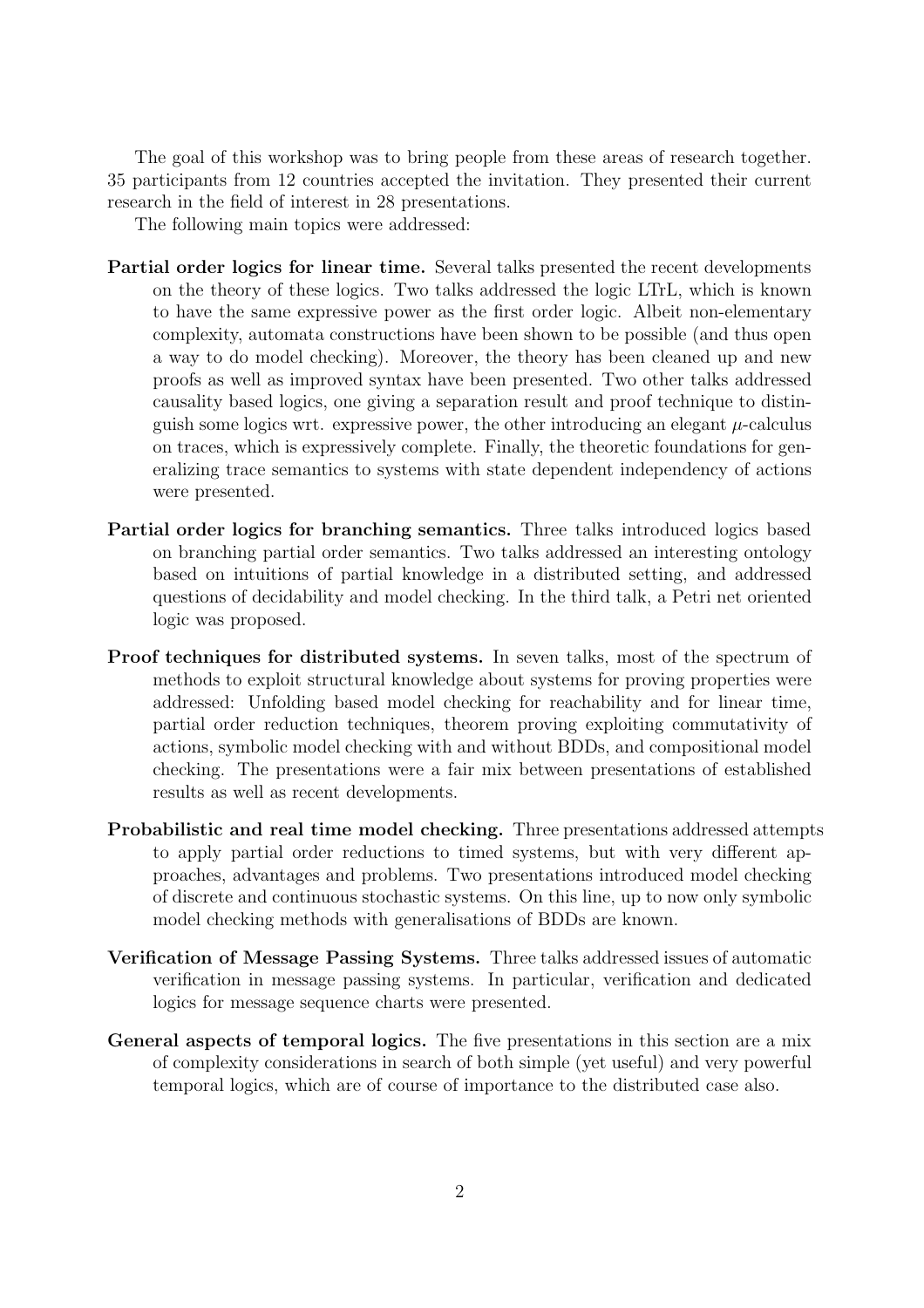In addition to the talks, two sessions were used to discuss open problems and controversial issues. Particularly interesting and lively were discussions on

- unfolding methods vs. partial order reductions for model checking,
- usability and pragmatics of logics for practical specification.

Summarizing, the seminar was intense and stimulating. Inspite of the full "official" programme, concentrated work in smaller groups continued into the evenings, using the excellent facilities and working atmosphere of Dagstuhl.

#### Acknowledgements

Many thanks to the Dagstuhl team and to Thomas Firley for their help and the preparation and organisation of the seminar. On behalf of all the participants, we would also like to thank the staff of Schloß Dagstuhl for providing an excellent environment.

Edmund M. Clarke Ursula Goltz Peter Niebert Wojciech Penczek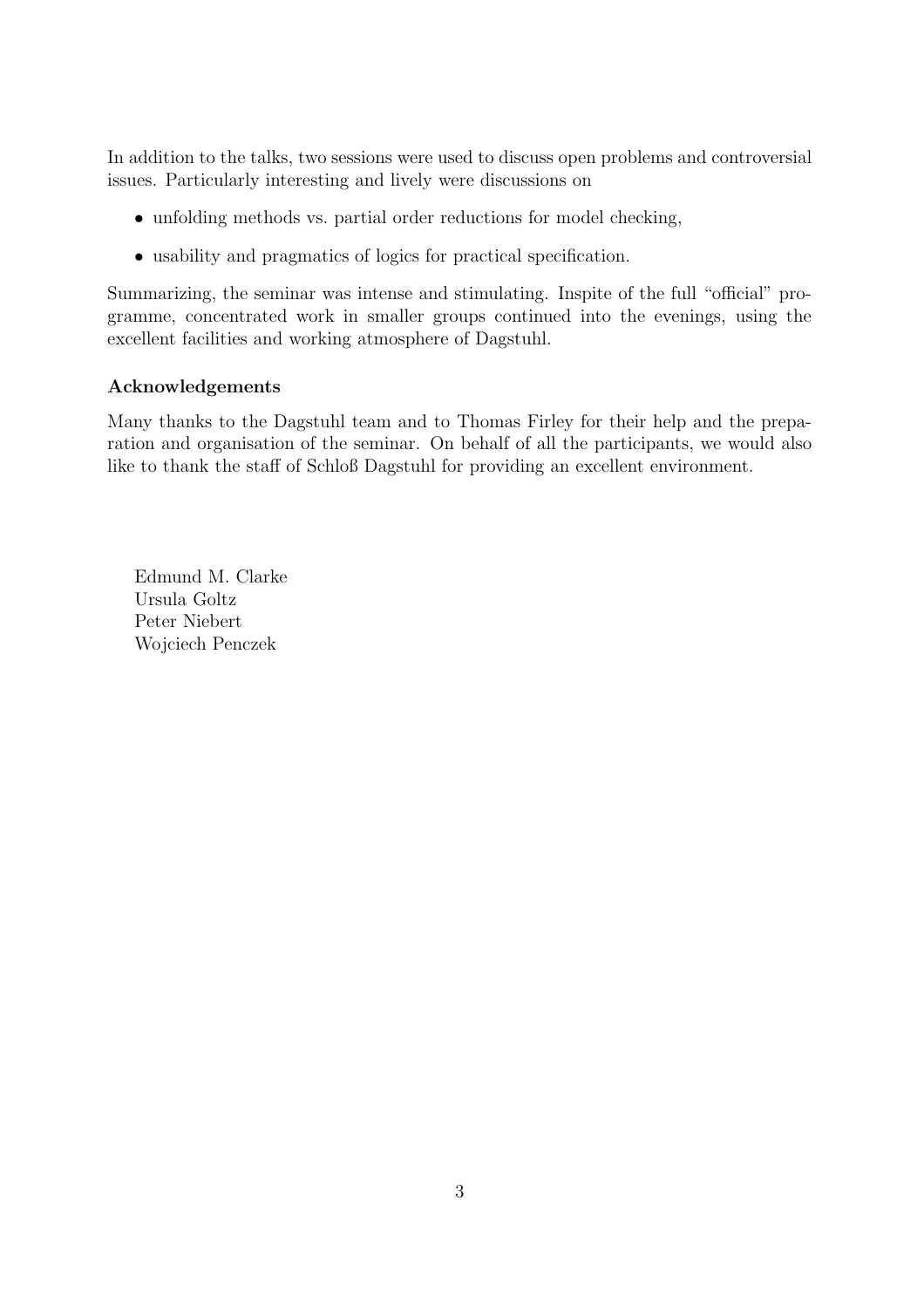# 2 Workshop Programme

#### Monday 11

Chair: Ursula Goltz 9.00 Edmund M. Clarke: Symbolic Model Checking without BDDs 9.40 Armin Biere: Combining Local and Global Model Checking

#### 10.20 COFFEE BREAK

#### Chair: Peter Niebert

- 10.50 Antoine Petit: A (Non-Elementary) Modular Decision Procedure for LTrL
- 11.30 Paul Gastin: An Expressively Complete Temporal Logic without Past Tense Operators for Mazurkiewicz Traces

#### 12.10 LUNCH BREAK

Chair: Doron Peled

14.10 Shmuel Katz: Do We Need More Temporal Logic? (A Case Study Using Convenient Computations) 14.50 Peter Niebert: Local First Search

#### 15.30 COFFEE BREAK

Chair: Ed Clarke

16.10 Marta Kwiatkowska: Symbolic Probabilistic Model Checking 16.50 Joost-Pieter Katoen: Model Checking Continuous-Time Markov Chains

#### Tuesday 12

Chair: Bengt Jonsson

9.00 Doron Peled: Specification and Verification of Message Sequence Charts 9.40 Anca Muscholl: On the Complexity of Verification of Message Sequence Graphs

#### 10.20 COFFEE BREAK

Chair: Volker Diekert 10.50 Manfred Droste: An Automaton Model for Concurrent Processes 11.30 Igor Walukiewicz: Local Logics for Traces

#### 12.10 LUNCH BREAK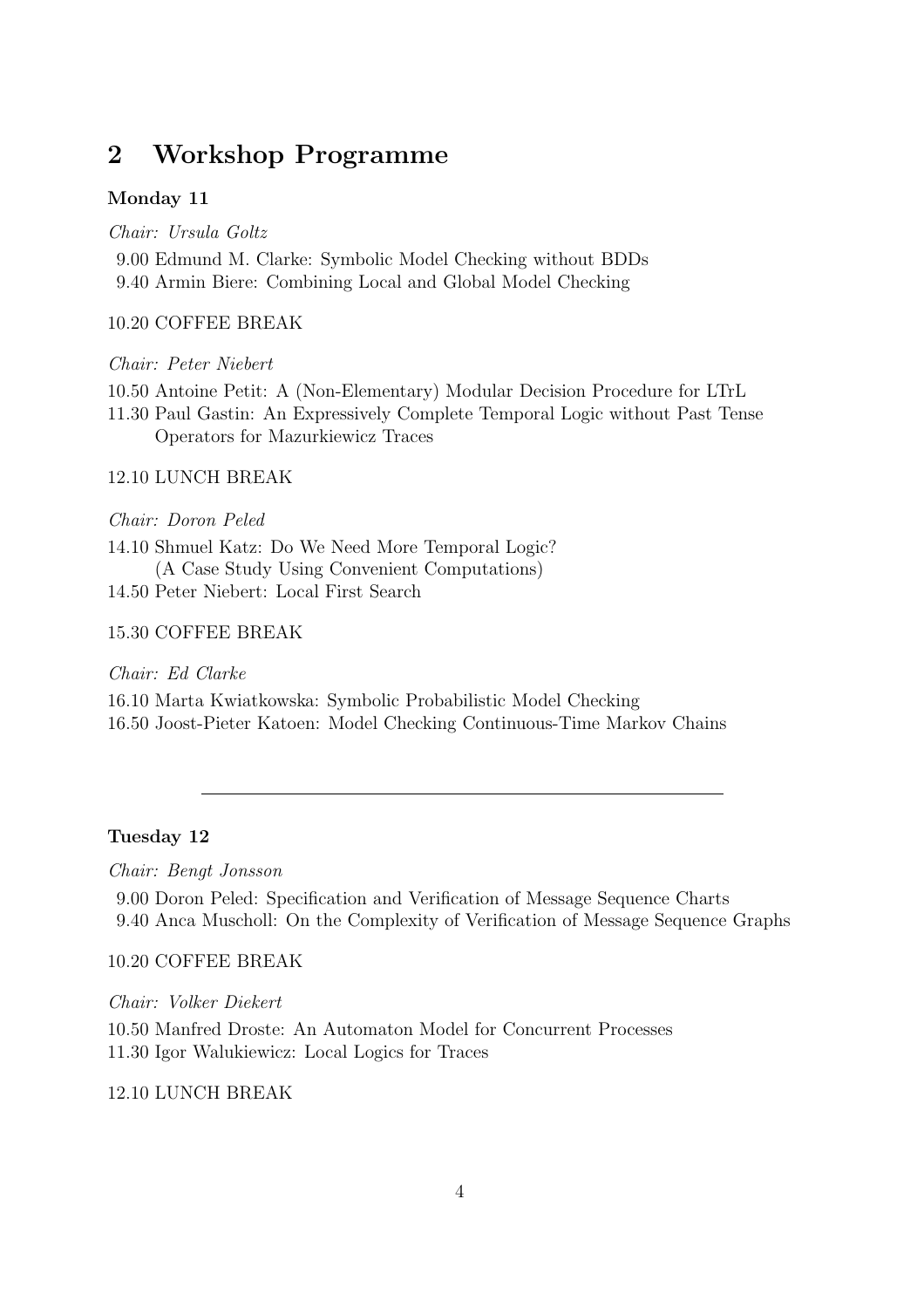Chair: Javier Esparza

14.10 Jesper Gulman Henriksen: Can't Temporal Logics over Traces be Separated? 14.50 Tiziana Margaria: On Modelling Feature Interaction in Telecommunications

15.30 COFFEE BREAK

Chair: Shmuel Katz 16.10 DISCUSSION

#### Wednesday 13

Chair: Bernhard Steffen 9.00 Javier Esparza: Verification with Unfoldings 9.40 Frank Wallner: Model Checking LTL using Net Unfoldings

10.20 COFFEE BREAK

Chair: Marta Kwiatkowska

10.50 David Janin: On the Monadic Complexity of the mu-Calculus 11.30 Philippe Schnoebelen: The Complexity of Temporal Logic in Simple Cases

12.10 LUNCH BREAK

14.00 EXCURSION

#### Thursday 14

Chair: Manfred Droste

9.00 Bengt Jonsson: Local Time Semantics for Networks of Timed Automata 9.40 Ruurd Kuiper: Partial-Order Reduction Techniques for Real-Time Model Checking

#### 10.30 COFFEE BREAK

Chair: Paul Gastin

10.50 Helmut Veith: Linear Time Datalog for Branching Time Logics

11.30 Mikko Tiusanen: How to Apply Process-Algebraic Algorithms to State-Based (Linear) Temporal Logic Verification

12.15 LUNCH BREAK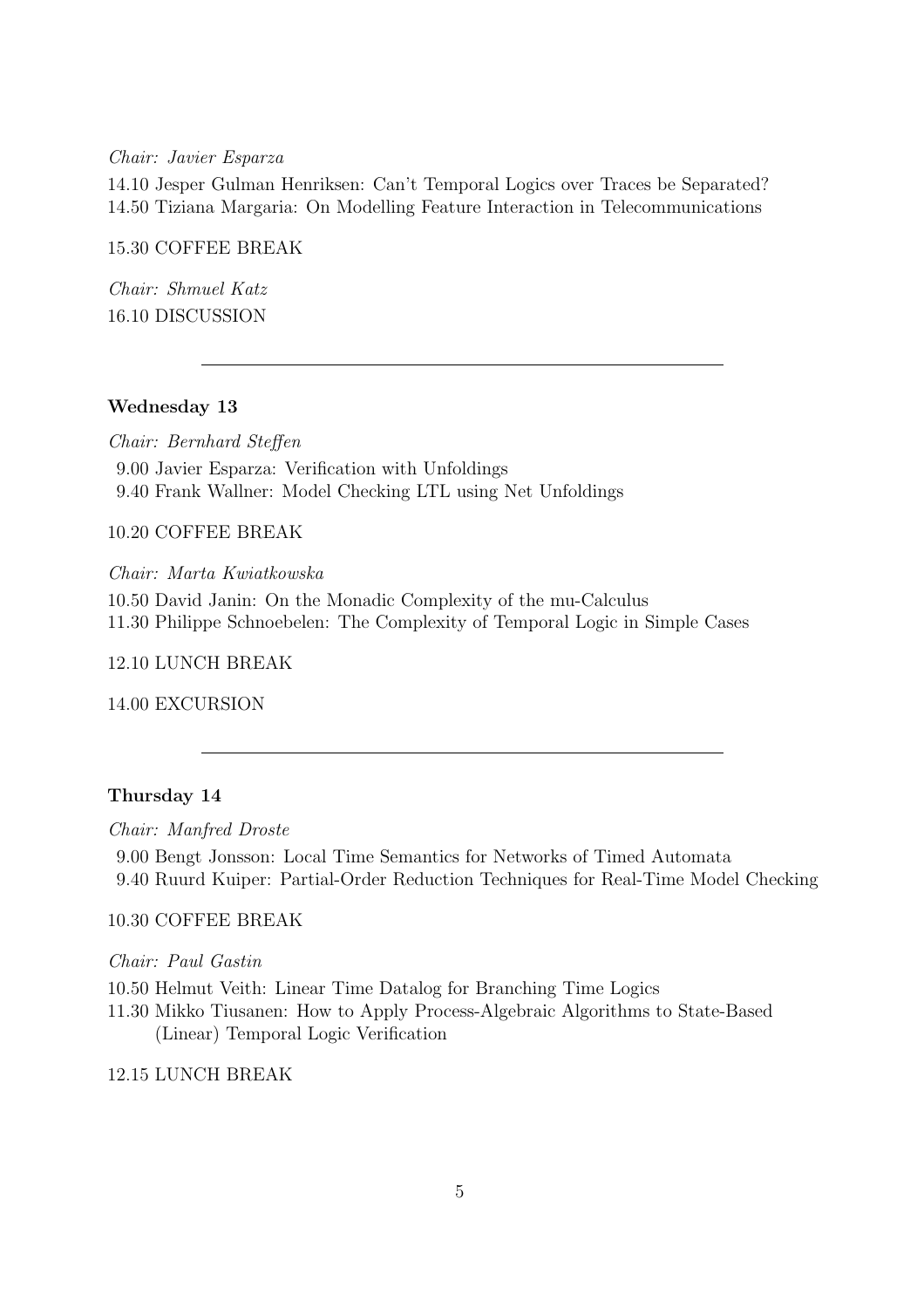### Chair: Bengt Jonsson 14.30 DISCUSSION

### 15.30 COFFEE BREAK

Chair: Antoine Petit

16.10 Bernd-Holger Schlingloff: Verification of Real-Time Systems with Partial Orders

16.50 Madhavan Mukund: Towards a Characterization of Finite-State Message-Passing Systems

### Friday 15

Chair: Wojciech Penczek

9.00 Julian Bradfield: A Causal Fixpoint Logic 9.40 Sophie Pinchinat: Polyniomial Methods for Verification and Control Synthesis

### 10.20 COFFEE BREAK

Chair: Anca Muscholl

10.50 Michaela Huhn: Model Checking Distributed Temporal Logics on Net Unfoldings 11.30 Wojciech Penczek: Temporal Approach to Causal Knowledge

12.10 LUNCH

END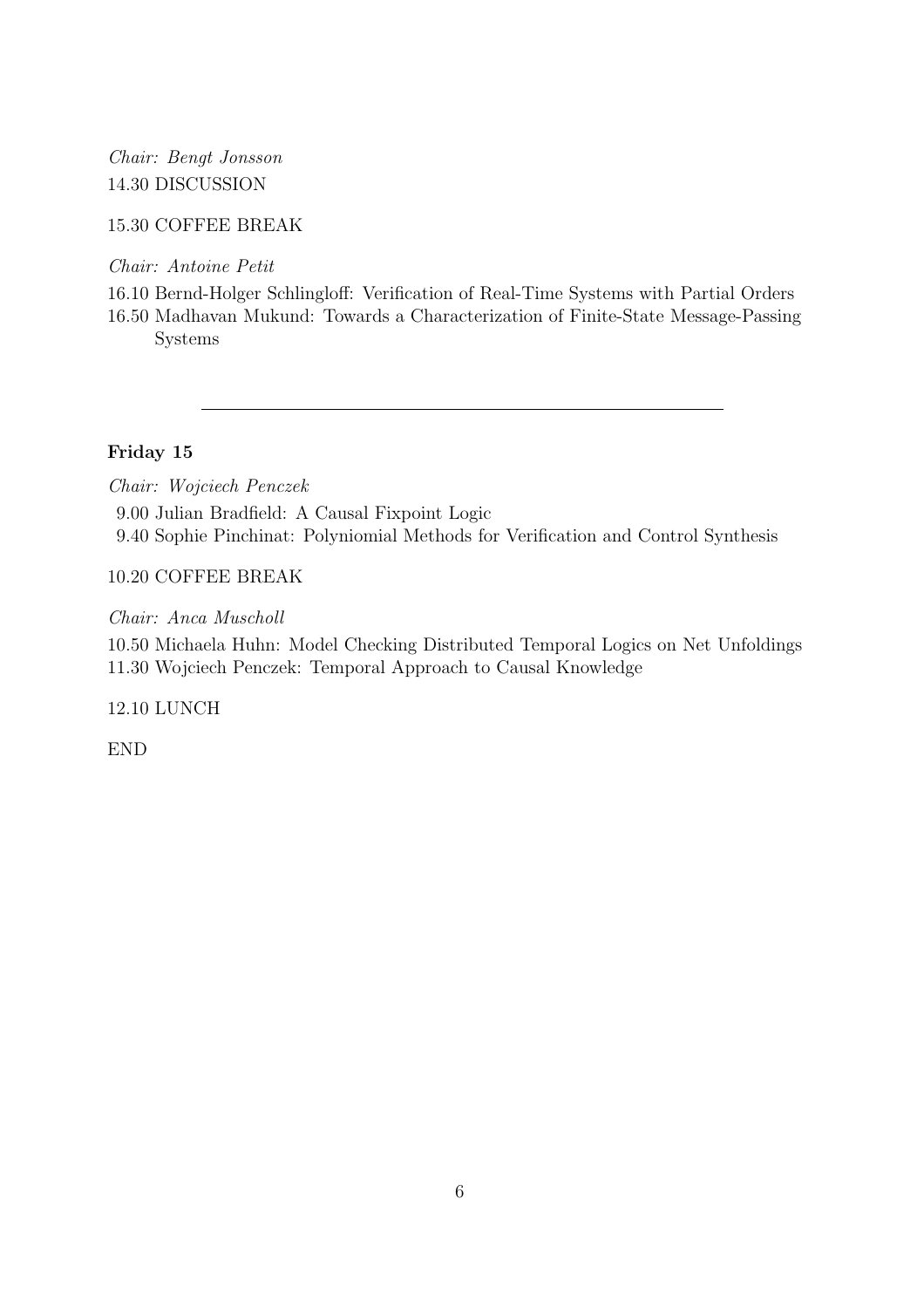# 3 Collected Abstracts

### Combining Local and Global Model Checking

Armin Biere University of Karlsruhe

The verification process of reactive systems in local model checking and in explicit model checking is on-the-fly. Therefore only those states of a system have to be traversed that are necessary to prove a property. In addition, if the property does not hold, than often only a small subset of the state space has to be traversed to produce a counterexample. Global model checking and, in particular, symbolic model checking can utilize compact representations of the states space, e. g. BDDs, to handle much larger designs than what is possible with local and explicit model checking. We present a new model checking algorithm for LTL that combines both approaches. In essence, it is a generalization of the tableau construnction of Bhat et al., that enables the use of BDDs but still is on-the-fly.

Joint work with Edmund Clarke and Yunshan Zhu.

A Causal Fixpoint Logic Julian Bradfield

University of Edinburgh

We describe some experiments with expressing causal or true concurrent properties in a logic without a real partial order semantics. Our logic is defined on an extended state space of Petri nets, or any other model with locality. Consequently, for finite safe nets the state space is still finite, unlike partial order or event structure based logics. Surprisingly, this simple idea seems to give strong distinguishing power, and many 'natural' causality properties are expressible.

Joint work with Angelika Mader, Javier Esparza and Michaela Huhn.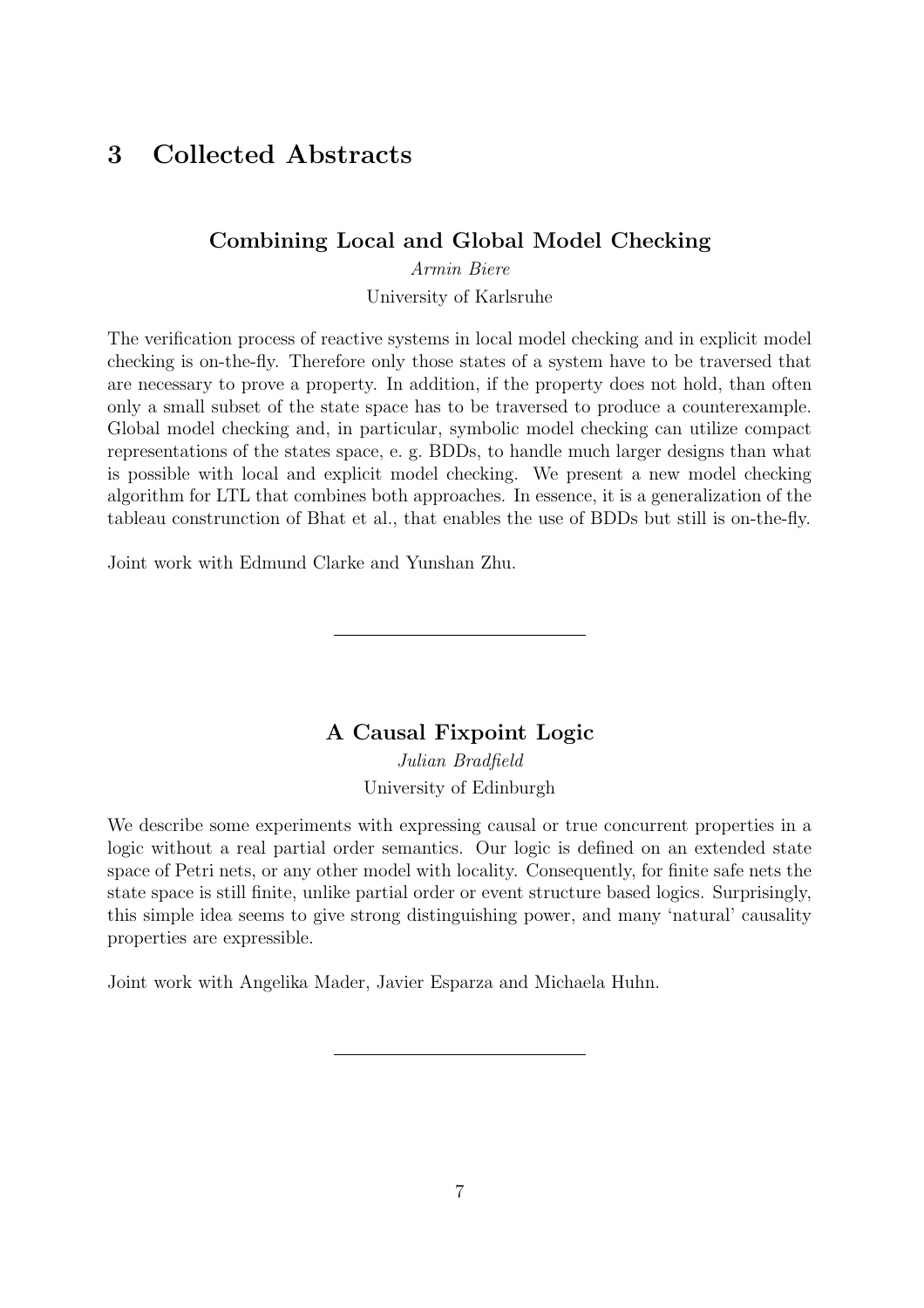### Symbolic Model Checking without BDDs

Edmund M. Clarke CMU – Pittsburgh

Symbolic Model Checking has proven to be a powerful technique for the verification of reactive systems. BDDs have traditionally been used as a symbolic representation of the system. In this paper we show how boolean decision procedures, like Staalmarck's Method or the Davis & Putnam Procedure, can replace BDDs. This new technique avoids the space blow up of BDDs, generates counterexamples much faster, and sometimes speeds up the verification. In addition, it produces counterexamples of minimal length. We introduce a bounded model checking procedure for LTL which reduces model checking to propositional satisfiability. We show that bounded LTL model checking can be done without a tableau construction. We have implemented a model checker BMC, based on bounded model checking, and preliminary results are presented.

Joint work with A. Biere, A. Cimatti and Yunshan Zhu.

### An Automaton Model for Concurrent Processes

Manfred Droste

TU Dresden

Automata A with concurrency relations, which occurred in formal verification methods for concurrent programs, are labelled transition systems with a collection of binary relations describing when two actions in a given state of the automaton can occur independently of each other. The concurrency monoid  $M(A)$  comprises all finite computation sequences of A modulo a canonical congruence induced by the concurrency relations, with concatenation as monoid operation. Its elements can be represented as labelled partially ordered sets. Under suitable assumptions on A we show that a language L in  $M(A)$  is recognizable iff it is definable by a formula of monadic second order logic iff it can be constructed from finite languages using c-rational expressions. We also investigate the relationship between languages which are aperiodic, starfree, first order definable, or definable in some temporal logic. This generalizes various recent results of trace theory.

Joint work with Dietrich Kuske (TU Dresden).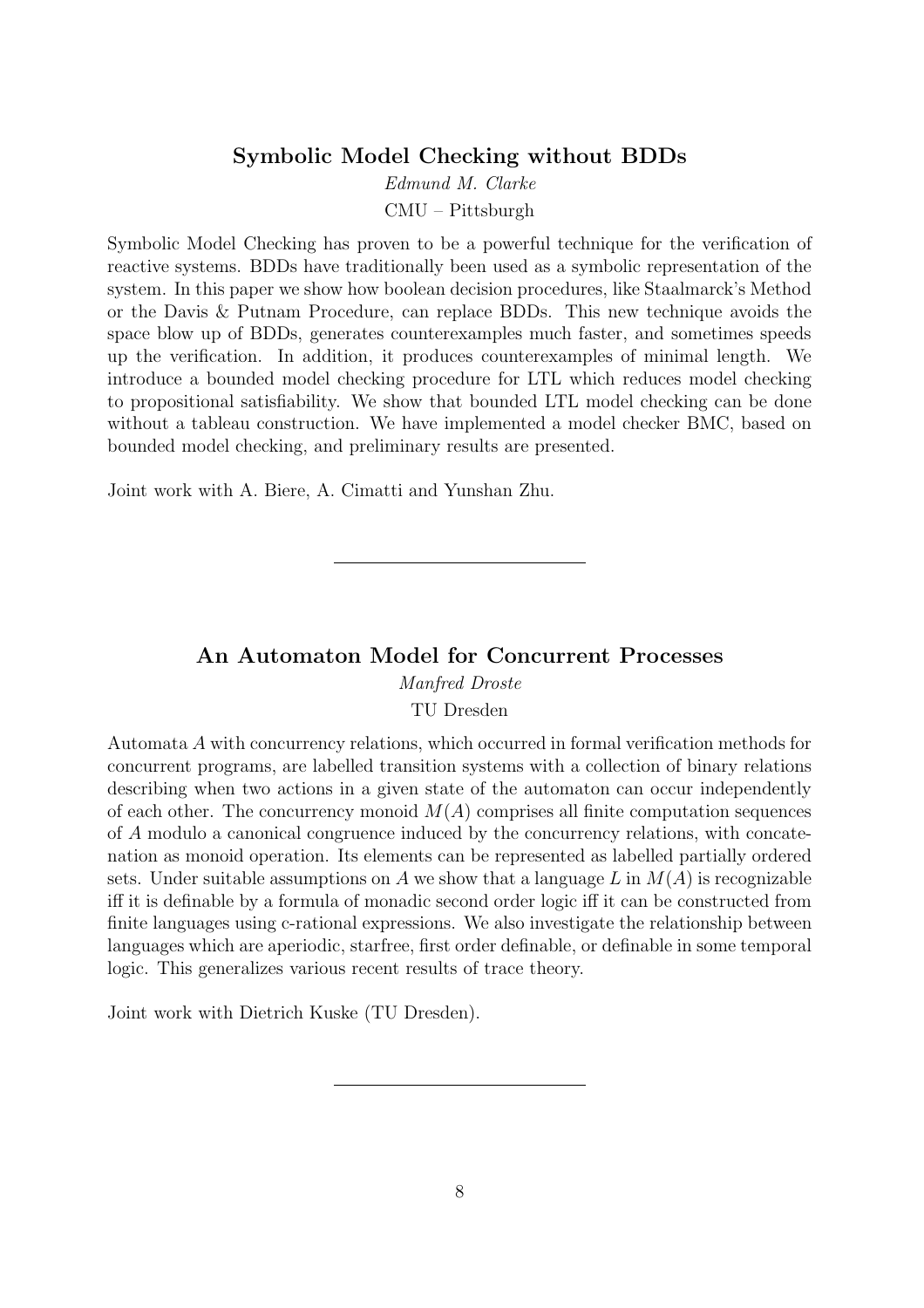#### Verification with Unfoldings

Javier Esparza Technical University of Munich

The talk introduces the unfolding technique for automatic verification of finite state systems. The technique exploits the concurrency of the system to obtain a compact representation of the set of reachable states.

### An Expressively Complete Temporal Logic without Past Tense Operators for Mazurkiewicz Traces

Paul Gastin

LIAFA, Université Paris 7

Mazurkiewicz traces are a widely accepted model of concurrent systems. They have been extensively used in the context of model checking in the last years. A major problem is to find temporal logics for traces with the same expressive power as the first order theory  $FO(<)$  of finite (infinite resp.) traces. For finite traces, Ebinger [2] proposed such a temporal logic with both past and future modalities, but the proof failed for infinite traces. Then, Thiagarajan and Walukiewicz [3] have introduced a temporal logic LTrL for traces with the usual future modalities and also past tense modalities in the weak form of previous constants. We present here a linear time temporal logic  $LTL_f$  which uses future tense modalities only and is still expressively complete [1]. Contrary to all previous cases, our proof is direct and uses no reduction to words. As a formal consequence Kamp's theorem for both finite and infinite words becomes a corollary. This direct approach became possible due to a new proof technique of Wilke [4] developed for the case of finite words.

Joint work with Volker Diekert (Inst. für Informatik, Universität Stuttgart)

#### References

- [1] V. Diekert and P. Gastin. An expressively complete temporal logic without past tense operators for mazurkiewicz traces. In J. Flum and M. Rodríguez-Artalejo, editors, *Proceedings of* the Annual Conference of the European Association for Computer Science Logic (CSL'99), number 1683 in Lecture Notes in Computer Science, pages 188–203. Springer, 1999.
- [2] W. Ebinger. Charakterisierung von Sprachklassen unendlicher Spuren durch Logiken. Dissertation, Institut für Informatik, Universität Stuttgart, 1994.
- [3] P. S. Thiagarajan and I. Walukiewicz. An expressively complete linear time temporal logic for Mazurkiewicz traces. In Proceedings of the 12th Annual IEEE Symposium on Logic in Computer Science (LICS'97), 1997.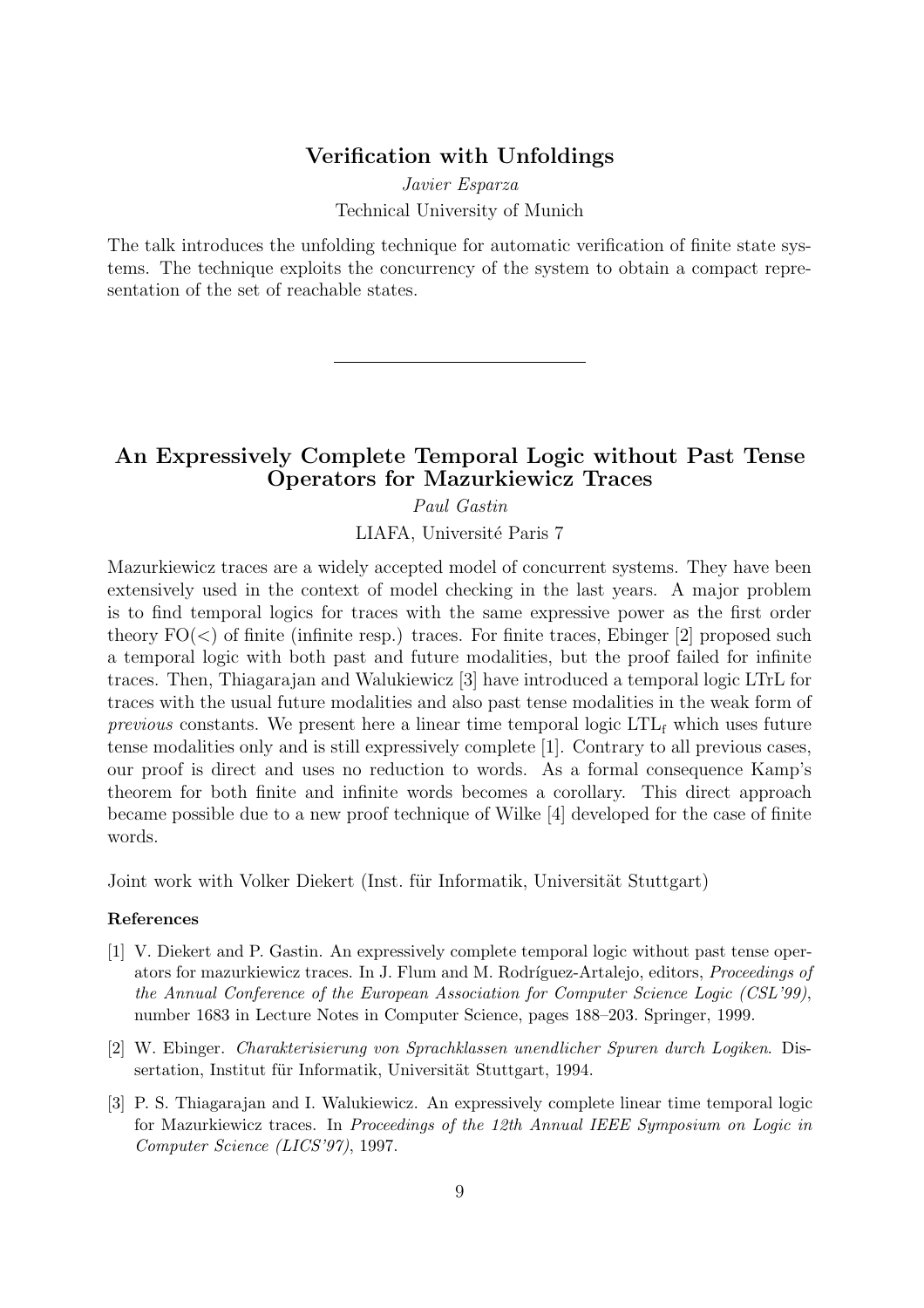[4] Th. Wilke. Classifying discrete temporal properties. In Chr. Meinel and S. Tison, editors, Proceedings of the 16th Annual Symposium on Theoretical Aspects of Computer Science (STACS'99), Trier 1999, number 1443 in Lecture Notes in Computer Science, pages 32–46, Berlin-Heidelberg-New York, 1999. Springer. Invited Lecture.

#### Can't Temporal Logics over Traces be Separated?

Jesper Gulmann Henriksen

University of Aarhus

In the past years a multitude of temporal logics for Mazurkiewicz traces has been defined by researchers to express properties of concurrency and causality in a direct fashion. While several elegant and nontrivial expressive completeness proofs with respect to firstand monadic second-order logic are now known, only very trivial separation results for such logics are known. Usually, these results follow by specializing to the degenerate sequential case. We suggest extending the Ehrenfeucht-Fraïssé games for temporal logic of Etessami and Wilke to the richer setting of traces. In this way we obtain a proof principle for separation results not relying on the sequential case. We introduce TLC<sup>\*</sup>, which is a strengthened version of TLC introduced by Alur, Peled, and Penczek, and apply the technique in this setting. More specifically, we show that TLC<sup>∗</sup> adds to the expressive power of TLC. We do so by defining an Ehrenfeucht-Fraïssé game to capture the expressive power of TLC. We then exhibit a property and by means of this game prove that the chosen property is not definable in TLC. We then show that the same property is definable in TLC<sup>∗</sup> . We prove in fact the stronger result that TLC<sup>∗</sup> is expressively stronger than TLC exactly when the dependency relation associated with the underlying trace alphabet is not transitive.

### Model Checking Distributed Temporal Logics on Net Unfoldings

Michaela Huhn TU Braunschweig

Distributed temporal logics allow to specify the behaviour of a system from the local point of view of one component. Representatives of this class of logics are the "temporal logic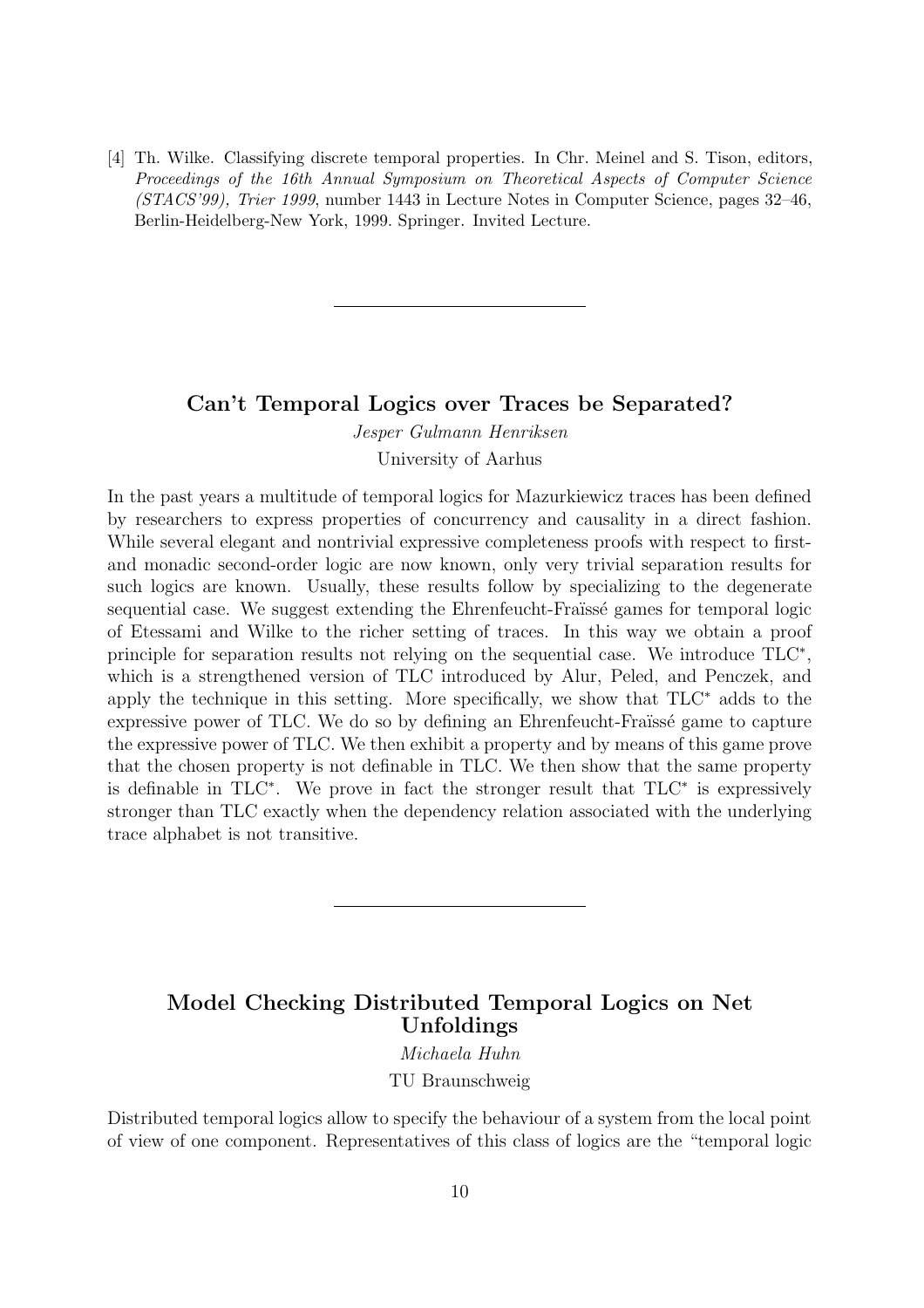for communicating agents" by Lodaya, Ramanujam and Thiagarajan or the distributed  $\mu$ -calculus. We reduce the model checking problem for such logics to standard model checking algorithms for interleaving logics.

We consider Petri net unfoldings as semantic models and define quotient structures which are multi-modal finite state transitions systems. In case of the distributed  $\mu$ -calculus the underlying equivalence relation can be defined for the complete logic, for the temporal logic of communicating agents an equivalence that is finer than the discriminating power of the logic would have infinite index, i. e. die quotient structure would remain infinite state. However, for a given formula the number of gossip and past modalities is limited and an equivalence with finite index can be found.

Starting with extensions of the McMillan prefix of a Petri net as the state space, we show how to calculate the transitions for these multi-modal transitions systems, on which then standard model checkers can be applied.

## On the Monadic Complexity of the mu-Calculus David Janin LaBRI – Bordeaux

We consider the propositional mu-calculus and its relationship with monadic second order logic (MSOL) over graphs.

From J. Bradfield [CONCUR'96] result, we know that the hierarchy induced by the alternation of least and greatest fixpoints in mu-formulae is strict. We also know that the hierarchy induced by the alternation of existential and universal quantifiers in MSformulae is strict. Then the question we is: how these hierarchies relate?

Given the set  $M_0 = N_0$  of properties definable with no fixpoint, given, for each k, the set  $M_{k+1}$  (resp.  $N_{k+1}$ ) of properties defined as the closure of  $N_k$  (resp.  $M_k$ ) under disjunction, conjunction, modalities and least fixpoint (resp. greatest fixpoint) computation, we observe that:

- 1.  $M_k \subseteq$  monadic  $\Pi_k \quad (k \geq 0)$ ,
- 2. provided quantification over graph edges can be simulated in MSOL without increase of (alternating) complexity, e. g. over trees, over graphs of bounded in or out degree, over graphs of bounded tree-width:
	- (a)  $M_k \subseteq$  monadic  $\Pi_3 \cap$  monadic  $\Sigma_3$   $(k \geq 0)$  this translation being optimal as shown by D. Janin and G. Lenzi in [MFCS'99],
	- (b)  $M_k \subseteq \text{monadic } \Pi_2^c \cap \text{monadic } \Sigma_2^c \quad (k \geq 0),$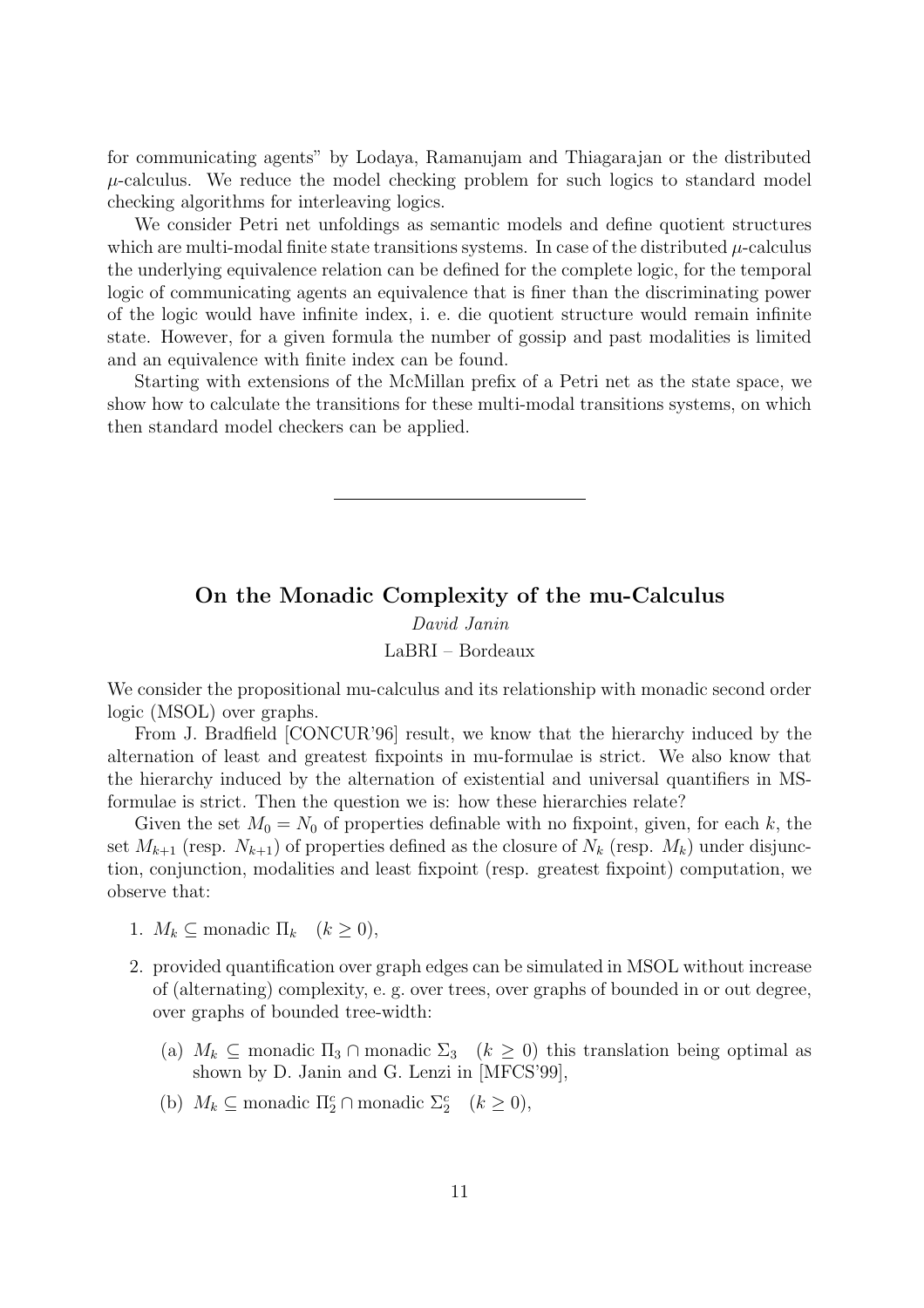where  $\Sigma_k^c$  (resp.  $\Pi_k^c$ ) refers to the level of the monadic hierarchy induced by alternation of existential and universal quantifier regardless of the position of first order quantifiers.

Conversely, after recalling the result of D. Janin and I. Walukiewicz in [CONCUR'96] that the bisimulation invariant fragment of MSOL exactly coincides with the mu-calculus, we show that a similar result hold for monadic  $\Sigma_2$  [unpublished result with. G. Lenzi to be checked], namely, the bisimulation invariant fragment of  $\Sigma_2$  equals  $N_2$  (which in turn is known to capture properties definable by Buchi tree-automata).

Several chancy conjectures are also stated (available on the http address http://www.labri.u-bordeaux.fr/~janin/index.html or on request by e-mail).

#### Local Time Semantics for Networks of Timed Automata

Bengt Jonsson University of Uppsala

We present a new semantics for networks of timed automata, which is intended to make such networks amenable to partial order reduction techniques in verification. The main idea is to avoid the implicit clock synchronization between processes in a network, which is caused by the fact that in the standard semantics of networks of timed automata, all clocks in all process advance synchronously. We propose to let local clocks in each process advance independently of clocks in other processes, and by requiring that two processes resynchronize their local time scales whenever they communicate. In this semantics, two transitions are independent if they correspond to disjoint transitions in different processes. Thus we can apply standard partial order reduction techniques to the problem of checking reachability for timed systems, in order to avoid exploration of unnecessary interleavings of independent transitions. The overhead of the semantics is that in verification, we must maintain additional information about the relationship between the local times of different processes. Finally, we present some problems in the semantics that concerns the notion of urgency, for which it appears that synchronization between some clocks (as in the standard semantics) is necessary.

Joint work with Johan Bengtsson, Johan Lilius, and Wang Yi.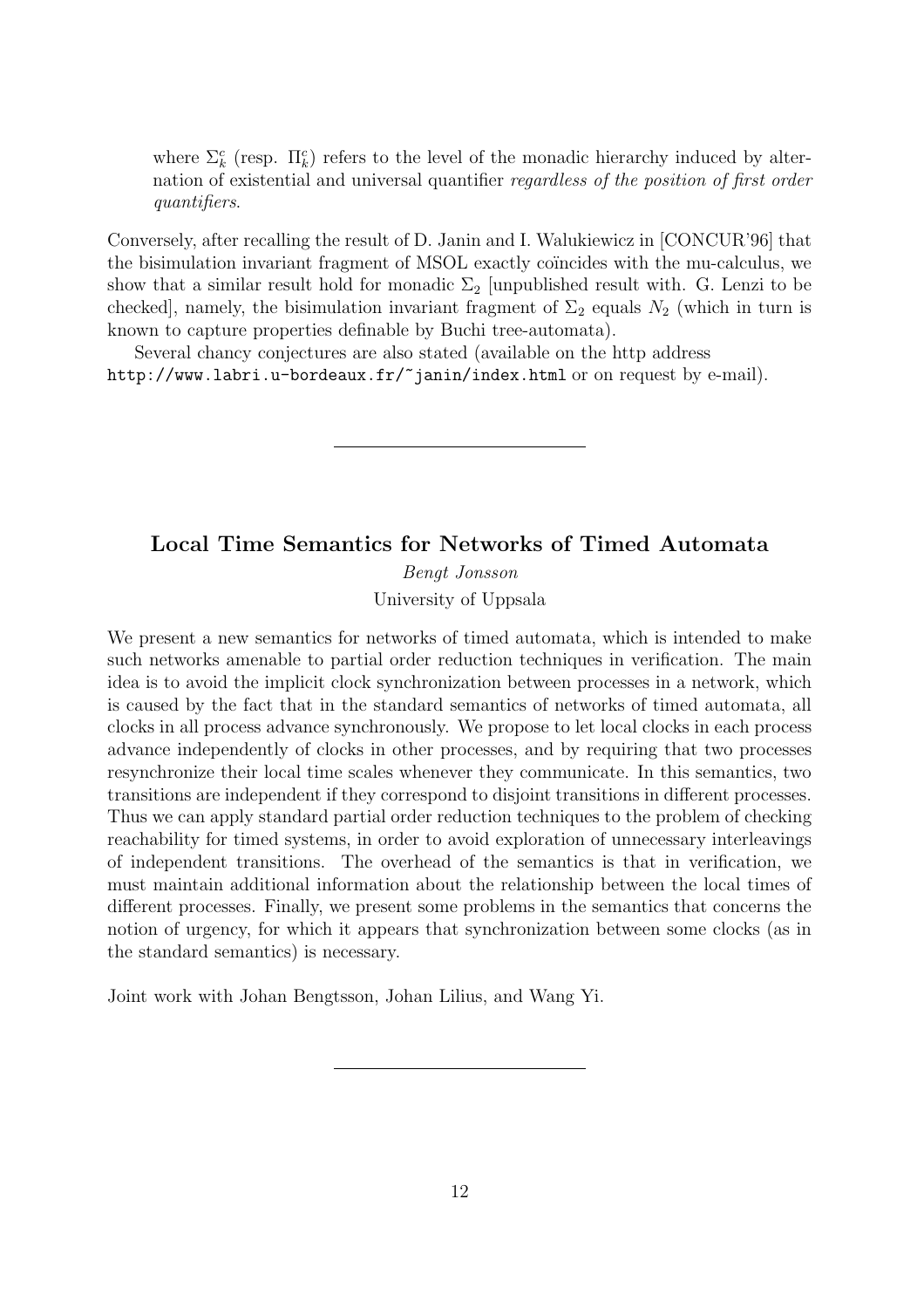#### Model Checking Continuous-Time Markov Chains

Joost-Pieter Katoen University of Twente

The verification of continuous-time Markov chains (CTMCs) against continuous stochastic logic (CSL), a stochastic branching-time temporal logic, is considered. CSL facilitates amongst others the specification of steady-state properties and the specification of probabilistic timing properties of the form  $\mathcal{P}_{\bowtie p}(\Phi_1 \mathcal{U}^I \Phi_2)$ , for state formulas  $\Phi_1$  and  $\Phi_2$ , comparison operator  $\bowtie$ , probability p, and real interval I. We show how the model checking of these probabilistic timing properties boils down to solving a set of Volterra integral equations. To compute these integrals either numerical integration can be exploited, and this can be performed in a symbolic fashion using a variant of MTBDDs. An alternative method is to reduce the model checking of probabilistic timing properties to the problem of computing transient state probabilities in CTMCs. This approach allows us to verify such properties by using the efficient uniformisation technique for transient analysis of CTMCs. We show that a variant of (ordinary) lumping equivalence, a well-known notion for aggregating CTMCs, preserves all CSL-properties. This facilitates a reduction of the state space while preserving correctness.

Joint work with: Christel Baier (University of Bonn), Holger Hermanns (Twente), Boudewijn Haverkort (RWTH Aachen)

### Do We Need More Temporal Logic? (A Case Study Using Convenient Computations)

Shmuel Katz The Technion, Haifa

The issue is raised of how to best formalize any new idea about how to specify or verify distributed systems, in a temporal logic framework. The options considered are (1) to create a new temporal logic with its own modalities and semantic model, (2) to incorporate the idea into an existing but particular temporal logic framework, or (3) to use a general logic, i. e. higher order predicate logic. The advantages of a new temporal logic are that a clear statement can be derived about the expressive power, semantic comparisons can often be made with other logics, and specially optimized tools (e. g., model checkers) can be derived. On the other hand, there are disadvantages: the idea may then be less accessible, there may be overspecification of aspects not related to the new idea, and the development of tools may require extraneous effort. The convenient computations method of specifying and verifying is used to illustrate. In that method verification is divided into (a) showing that certain convenient computations satisfy the desired properties and (b)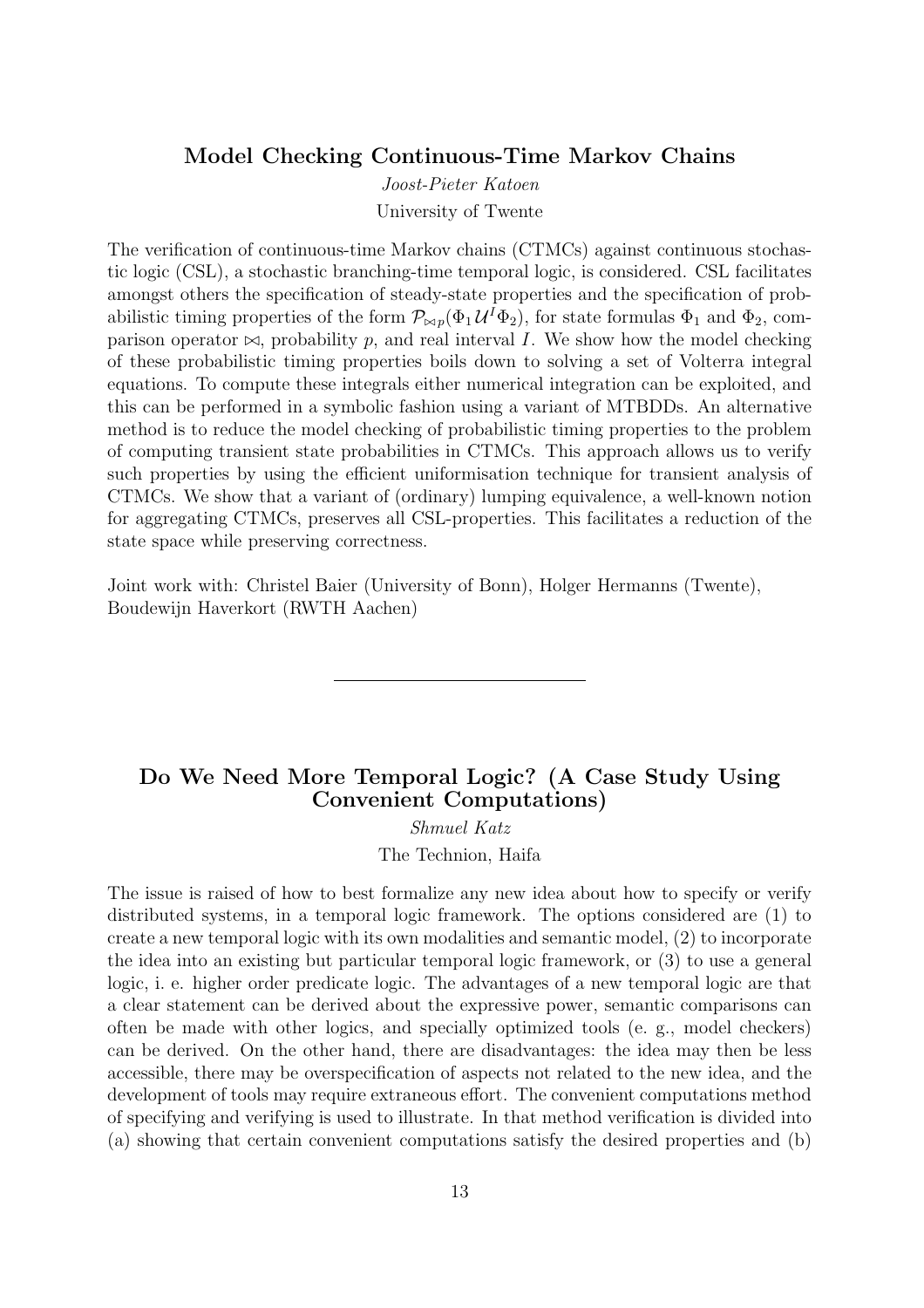show that every other computation can be reduced to a convenient one on a way that preserves the desired properties. The proof is done using mapping to well-founded sets from th computations. The method was first presented on a new temporal logic,  $LTL^*$ (in works by Katz and Peled), and much later, without a particular logic, as a proof environment built over PVS (see CAV'99, Ghesmen and Katz). The advantages and disadvantages noted above are shown for this case study. In this case it seems that the logic has some value, but the presentation within PVS may be potentialy more useful.

### Partial-Order Reduction Techniques for Real-Time Model Checking.

#### Ruurd Kuiper

Technische Universiteit Eindhoven

Partial order techniques are used to alleviate state explosion in model checking, successfully so for untimed model checkers. Model-checking itself has been extended to also apply to real-time. The addition of timing information changes the independence relation that forms the cornerstone of the partial-order techniques (a direct treatment of time as an extra variable turns out not to lead to substantial reductions).

Here a generalization of the independence relation called covering, is proposed that aims at a better compatibility with real-time systems. Rather than being based on comparing individual states using a symmetric relation, as with classical independence, covering considered sets of states and uses the asymmetric set inclusion for comparison. Furthermore, covering uses the specific properties of time variables to achieve better reductions. Both a theoretical description of covering as well as a set of criteria that allow implementation in the sense that they are locally checkable are provided.

A extra benefit of the Dagstuhl seminar was that this approach was seen to be closely related to the work of Holger Schlinghof – which I had not realised that was the case before.

Joint work with Dennis Dams, Rots Gerth, Bart Knaack.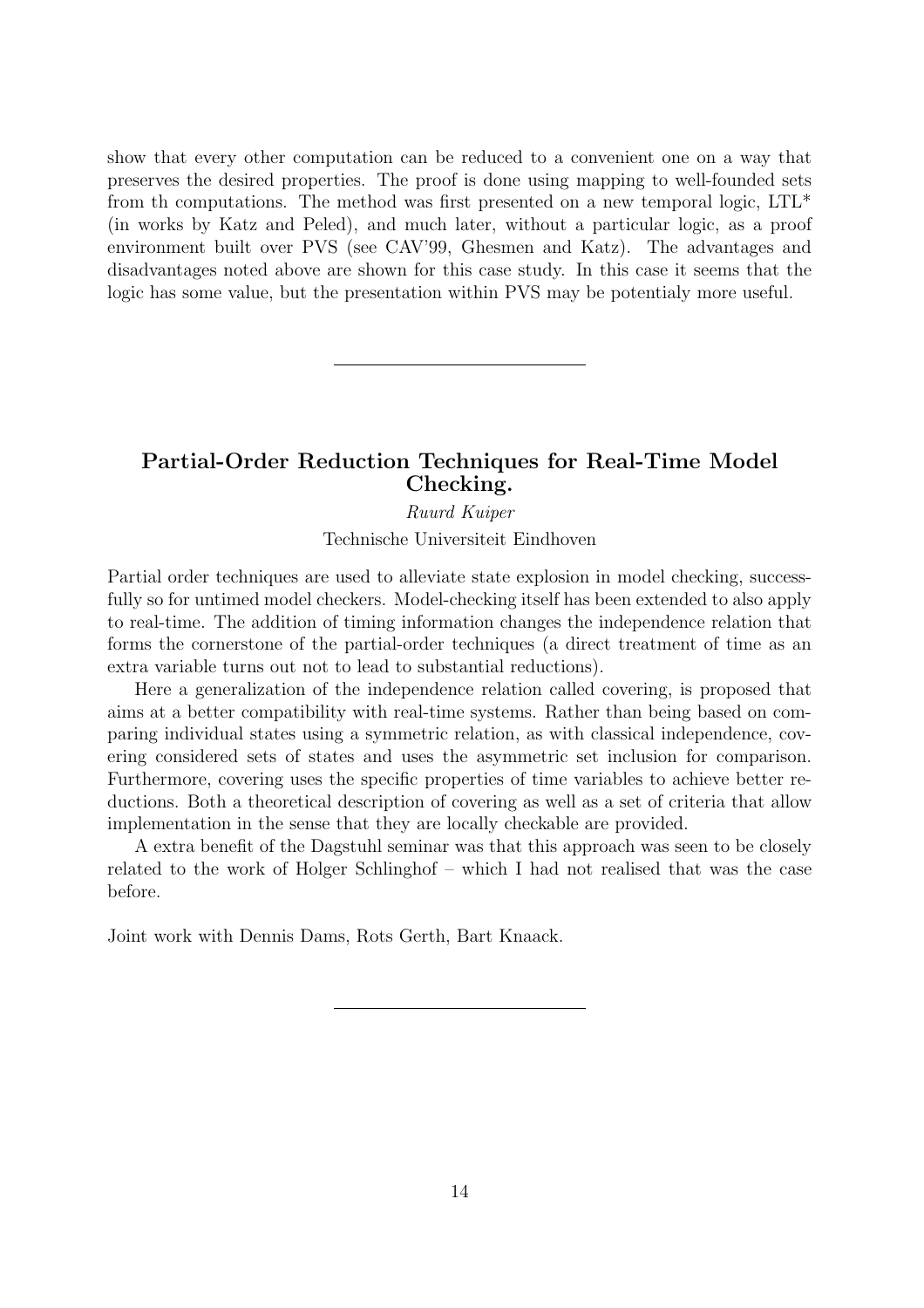### Symbolic Probabilistic Model Checking

Marta Kwiatkowska University of Birmingham

Probabilistic analysis can establish that certain properties hold (in some meaningful probabilistic sense) where conventional model checkers fail, either because the property simply is not true in the state (but holds in that state with some acceptable probability), or because exhaustive search of only a portion of the system is feasible. Models used for such analyses are variants of probabilistic automata (such as labelled Markov chains), in which the usual (boolean) transition relation is replaced with its probabilistic version given in the form of a transition probability matrix. We consider the probabilistic temporal logic PCTL of Hansson & Jonsson, based on CTL, which allows one to express properties such as "the probability of the message being delivered is at least 0.98". Model checking procedure for this logic over fully probabilistic systems can be reduced to solving a linear equation system, and over concurrent probabilistic systems to a linear optimization problem. We report on some experimental results with MTBDD-based symbolic probabilistic model checking using Colorado University Decision Diagram package (CUDD).

### On Modelling Feature Interaction in Telecommunications

Tiziana Margaria

Uppsala University (Sweden) and Universität Dortmund (Germany)

Over the past five years the interest in overcoming misbehaviours in telecommunication applications has grown in intensity and scope, as we are quickly evolving towards a deeply service-oriented society with a high degree of heterogeneity. Mastering the behaviour of services in the current technological jungle is therefore a vital, but at the same time a most difficult task. Avoidance, recovery, and prevention of misbehaviours, usually characterized in terms of 'interaction' modalities between services, or functional units thereof called features, all depend on the ability to detect misbehaviours, which in its turn requires a precise characterization of the intended behaviours of services, both in isolation and in a context.

We develop a method for specifying the intent of services which abstracts from and is independent of implementation-specific details. Our approach is based on supporting and organizing the dynamics of 'service evolution' rather than on trying to establish a universal formal setting capturing all the potential future needs. It is based on developing an extensible, predicate-based, temporal application-language for capturing a growing set of requirements and features. New predicates, features (feature specifications) and global requirements can be added at need. This leads to an evolving modelling of the domain. The envisaged result is a "dictionary" of abstract logical concepts, which are defined in terms of each other, and which may be refined as new services and aspects are introduced.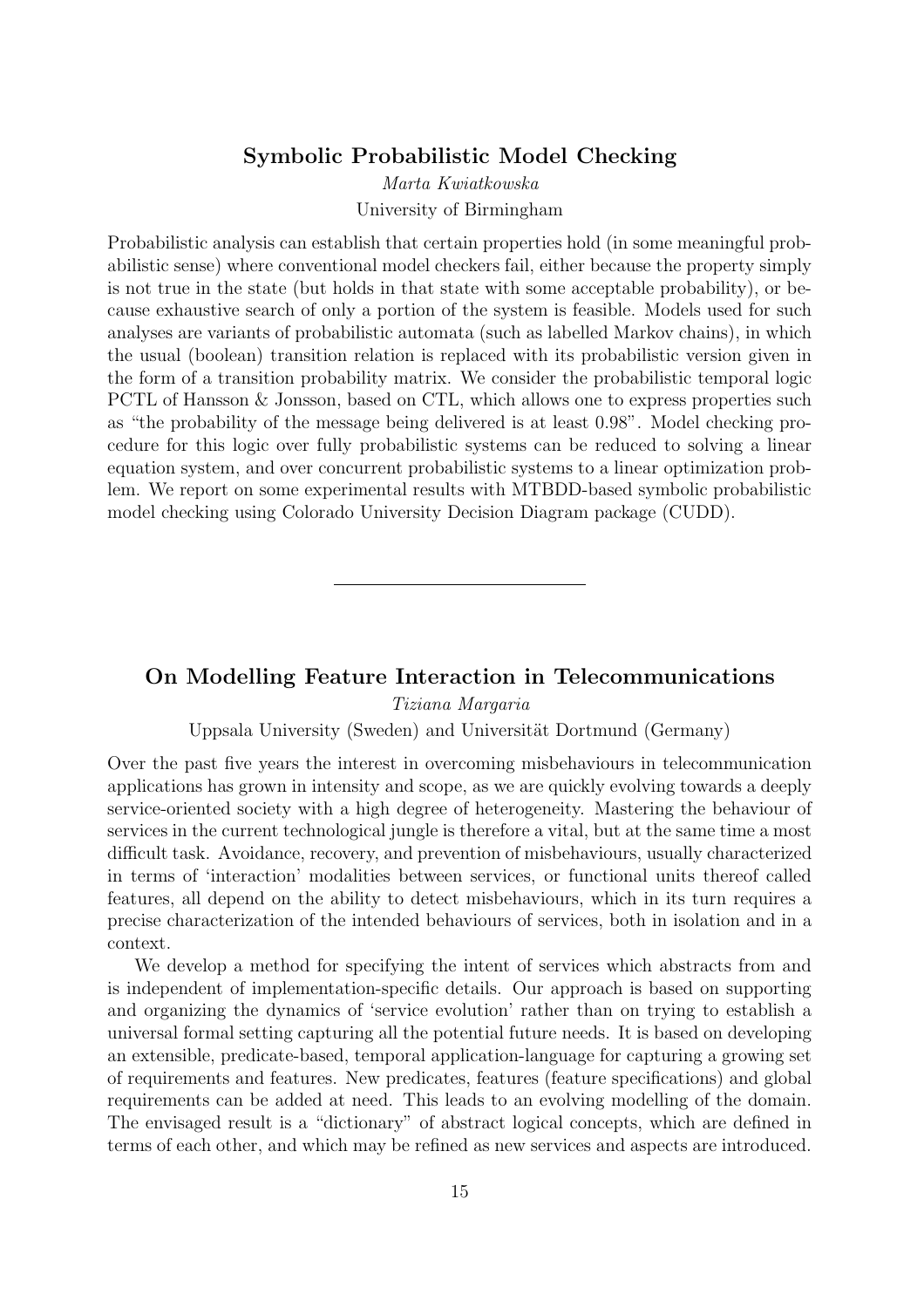We use standard temporal logic to formulate abstract properties and refinements. We can also connect temporal logic descriptions to more concrete automata level descriptions, meant to reflect the 'small-step' operational behaviour of the service/features. Consistency between automata models and temporal logic specifications can be checked via model checking, using the established connection between temporal logic and automata.

Joint work with Bengt Jonsson, Gustaf Naeser, Jan Nyström, and Bernhard Steffen.

### Towards a Characterization of Finite-State Message-Passing Systems

#### Madhavan Mukund Chennai Mathematical Institute

A message-passing network consists of a collection of finite-state machines which communicate with each other by sending and receiving messages. Channels are assumed to be reliable but not fifo—delays may cause messages to be received in an order different from the one in which they were sent. Since there is no a priori bound on the number of messages which may be in transit in each channel, the system as a whole is potentially infinite-state.

A robust network is one whose interactions with the environment are insensitive to the relative speeds of local nodes, reordering of messages caused by transmission delays and other sources of nondeterminism. We show that robust networks always admit an equivalent finite-state representation. This means, among other things, that robust message-passing systems are amenable to automated verification.

To establish our claim, we introduce an automaton model for message-passing systems in which each node is a finite-state automaton which has a local input tape. We analyze the behaviour of such systems from a language-theoretic point of view. We show that in our model, every robust message-passing network can be transformed into an equivalent finitestate automaton whose sequential language represents, in a precise sense, the distributed inputs accepted by the original network.

Joint work with K Narayan Kumar (CMI, Chennai), Jaikumar Radhakrishnan (TIFR, Mumbai) and Milind Sohoni (IIT Bombay, Mumbai).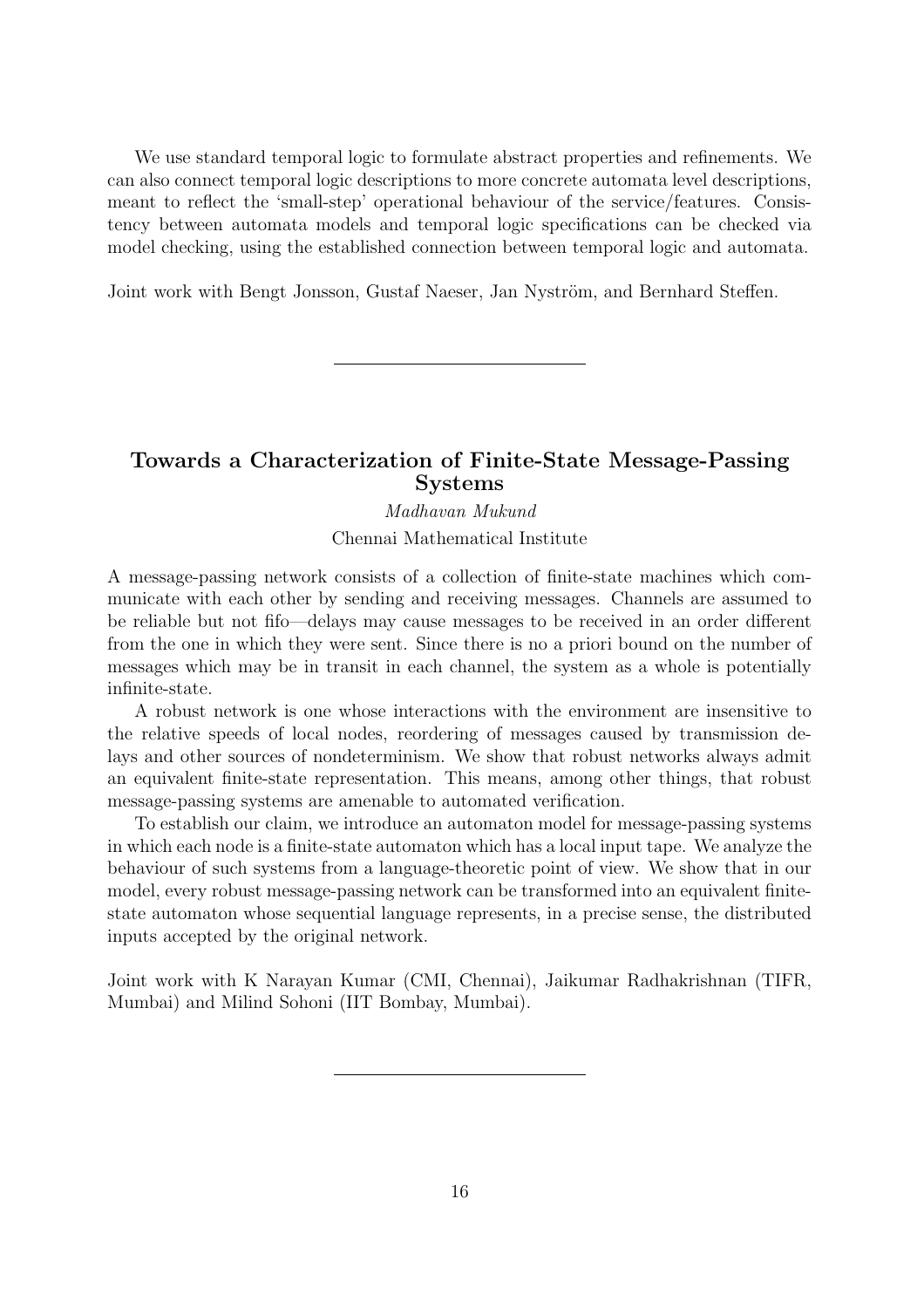### On the Complexity of Verification of Message Sequence Graphs

Anca Muscholl

LIAFA, Université Paris 7

Message sequence charts (MSC) are a graphical specification language used for specifying message exchange between distributed processes. The starting point consists of two decision problems concerning the correctness and the consistency of a design based by MSC graphs. Both problems are shown to be undecidable, in general. Under a natural restriction of the iteration known from Mazurkiewicz trace theory we show both problems to be EXPSPACE-complete. LTL model-checking for this restricted class is PSPACEcomplete. The results are based on new complexity results for star-connected rational trace languages.

The results are based on joint work with D. Peled (Bell Labs, USA) and were presented at MFCS'99.

#### Local First Search

Peter Niebert

Verimag

Partial order reductions are an approved heuristic method to cope with the state explosion problem resulting from building the interleaving transition system in algorithms for the automatic verification of parallel systems. The reductions work by providing sufficient criteria for building only a part of the full transition on which the verification algorithms still compute the correct result. We introduce a new method in this line, with a justification very different from preceeding approaches.

The method requires as prequisite parallel systems with rather local communication (e.g. binary communication, even broadcast, but no multi party rendez vous) and where concern is about equally local (properties of a single or a few processes only). For such systems we show the that the restriction of the system behaviour in such a way that only a logarithmic number of processes are allowed to be active concurrently preserves such local properties. The argument is based on an analysis of the structure of partial order executions of such systems.

On the one hand, this observation can be used to limit the state space used in model checking (proving the correctness of a property), on the other hand it can be used as a strategy to quickly find counter examples (heuristic: Try out behaviour with few active processes first), local first search.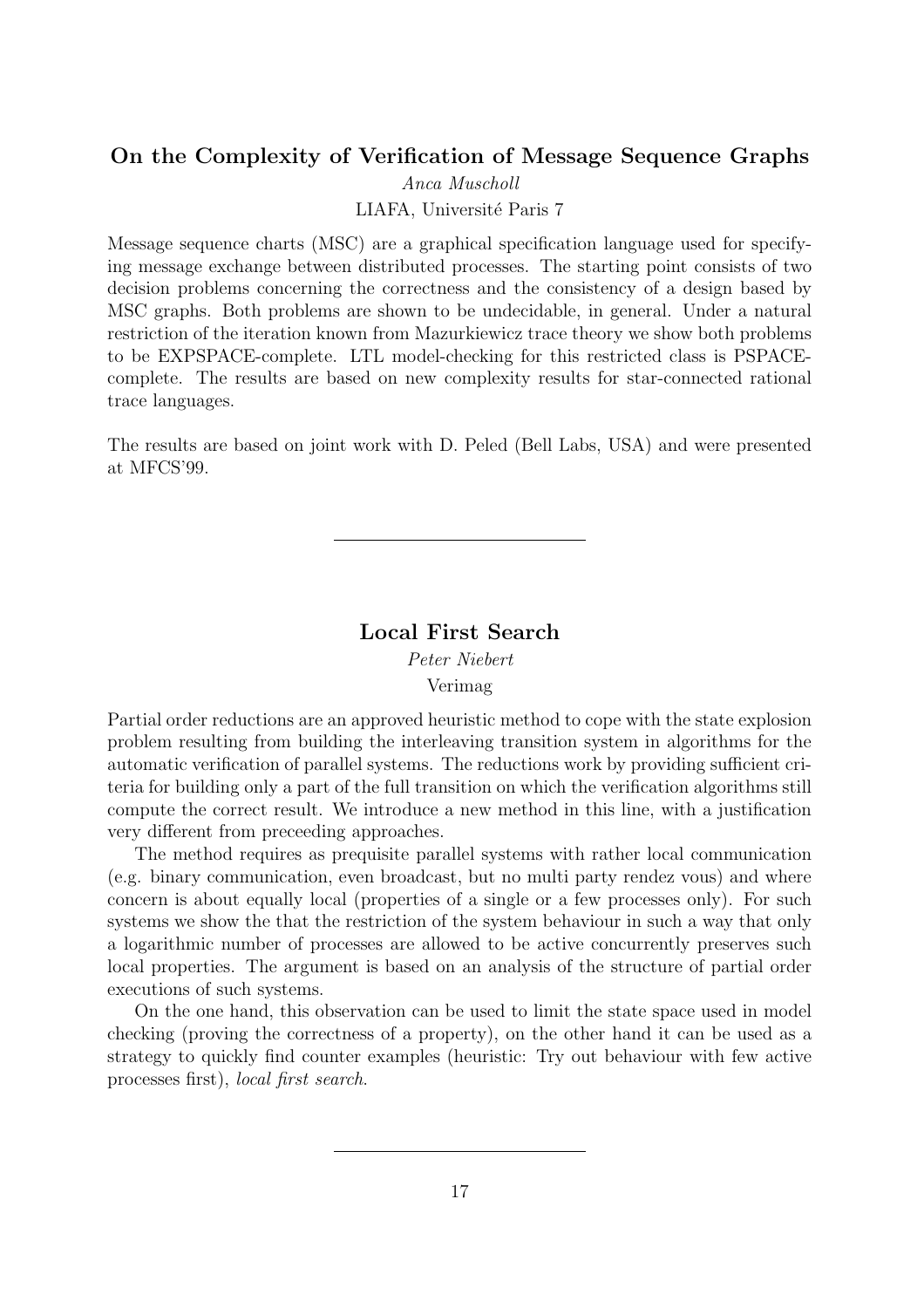### Specification and Verification of Message Sequence Charts

Doron Peled

Bell Laboratories

The use of message sequence charts (MSCs) is popular in designing and documenting communication protocols. A recent growth of interest in MSCs has led to various algorithms for automatically analyzing systems of MSCs, e. g., finding race conditions or pattern matching. In this paper we adopt a causality based temporal logic to specify properties of MSCs. This prevents two problems which arise when specifying properties of MSCs using the traditional interleaving-based linear temporal logic: systems of MSCs are not necessarily finite state systems, and even when they are, their set of linearizations can easily generate an exponential state space explosion. We provide an efficient model checking algorithm for systems of MSCs. The model checking environment was implemented as an extension to the Spin model checking system.

### Temporal Approach to Causal Knowledge

Wojciech Penczek Polish Academy of Science

Temporal logic of causal knowledge over general partially ordered structures of local states is defined. The definition of knowledge captures the change of state due to action executions. The structures are a variant of flow event structures including prime event structures and branching processes of Petri Nets. Modalities corresponding to the causality, concurrency, and indistinguishability relations are used. Formulas are interpreted over local state occurrences. The logic is proved to be decidable and a complete axiomatization is provided.

### A (Non-Elementary) Modular Decision Procedure for LTrL

Antoine Petit

ENS de Cachan

Thiagarajan and Walukiewicz [1] have defined a temporal logic LTrL on Mazurkiewicz traces, patterned on the famous propositional temporal logic of linear time LTL defined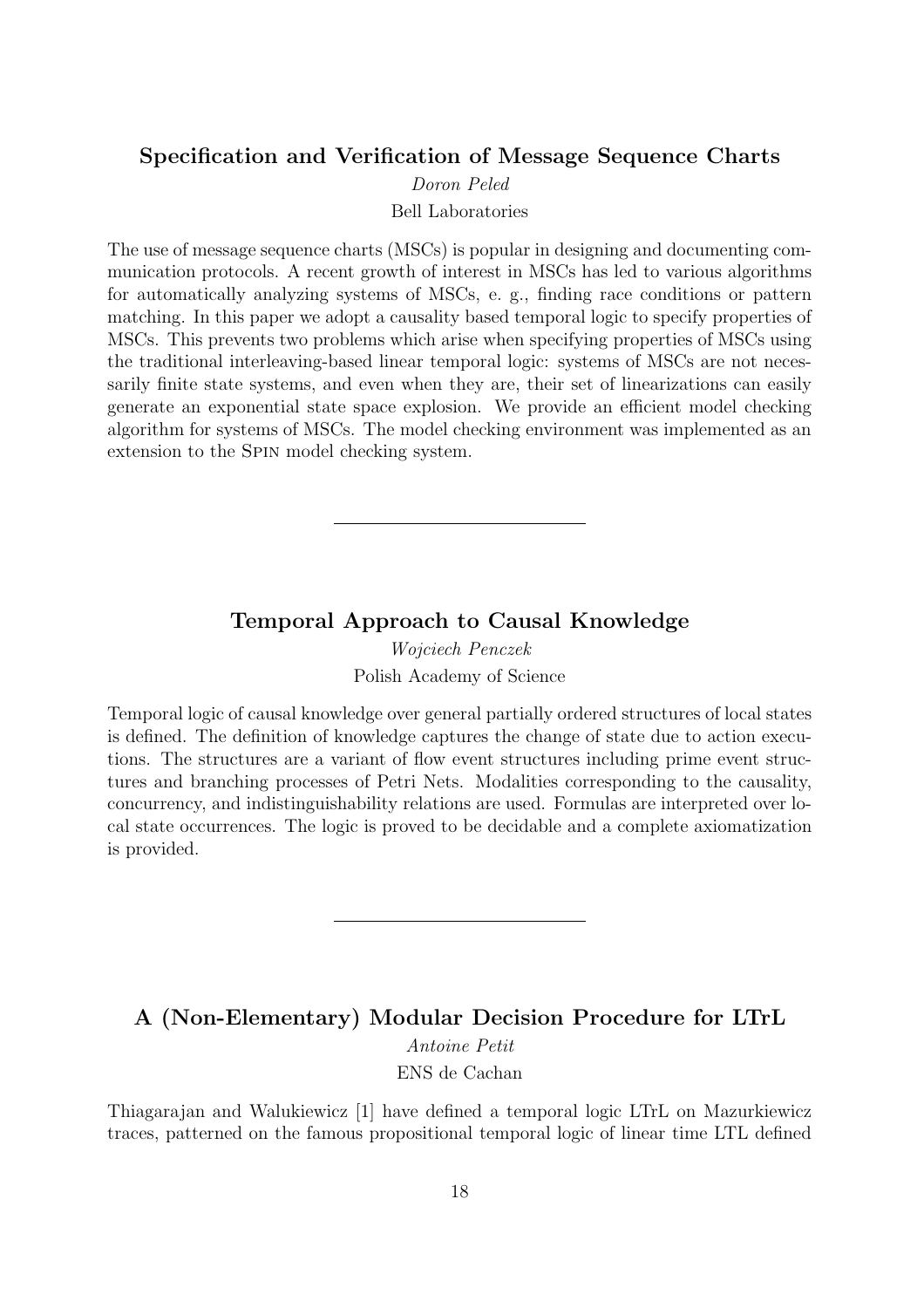by Pnueli. They have shown that this logic is equal in expressive power to the first order theory of finite and infinite traces.

The hopes to get an "easy" decision procedure for LTrL, as it is the case for LTL, vanished very recently due to a result of Walukiewicz [2] who showed that the decision procedure for LTrL is non-elementary.

However, tools like Mona [4] or Mosel [3] show that it is possible to handle nonelementary logics on significant examples.

Therefore, it appears worthwhile to have a direct decision procedure for LTrL; in this paper we propose such a decision procedure, in a modular way. Since the logic LTrL is not pure future, our algorithm constructs by induction a finite family of Büchi automata for each LTrL-formula. As expected by the results of [2], the main difficulty comes from the "Until" operator.

Joint work with Paul Gastin (LIAFA, Université Paris 7) and Raphaël Meyer (ENS de Cachan)

#### References

- [1] P. S. Thiagarajan and I. Walukiewicz. An Expressively Complete Linear Time Temporal Logic for Mazurkiewicz Traces. In Proceedings of LICS'97, LNCS, 1997.
- [2] I. Walukiewicz. Difficult configurations on the complexity of LTrL. In Proceedings of ICALP'98, LNCS, 1998.
- [3] P. Kelb and T. Margaria and M. Mendler and C. Gsottberger. Mosel: a flexible toolset for Monadic Second-order Logic. In Proceedings of CAV'97, LNCS, 1997.
- [4] N. Klarlund. Mona & Fido: The Logic-Automaton Connection in Practice. In Proceedings of CSL'97, LNCS, 1998.

### Polynomial Methods for Verification and Control Synthesis

Sophie Pinchinat

INRIA – Rennes

In this talk, we present a general framework to perform symbolic mu-calculus modelchecking over finite state systems, whenever the systems specification is given in terms of polynomials which coefficients range over a finite fields (of characteristic  $p$ ). Special instances are BDDs approaches  $(p = 2)$ , but also the SIGALI Tool Box  $(p = 3)$ , which is designed for the multiclocks synchronous equational data-flow language SIGNAL.

Next we explore controller synthesis issues: by means of the logic Alternating-time Temporal Logic (but also the mu-calculus), we show how controller synthesis algorithms,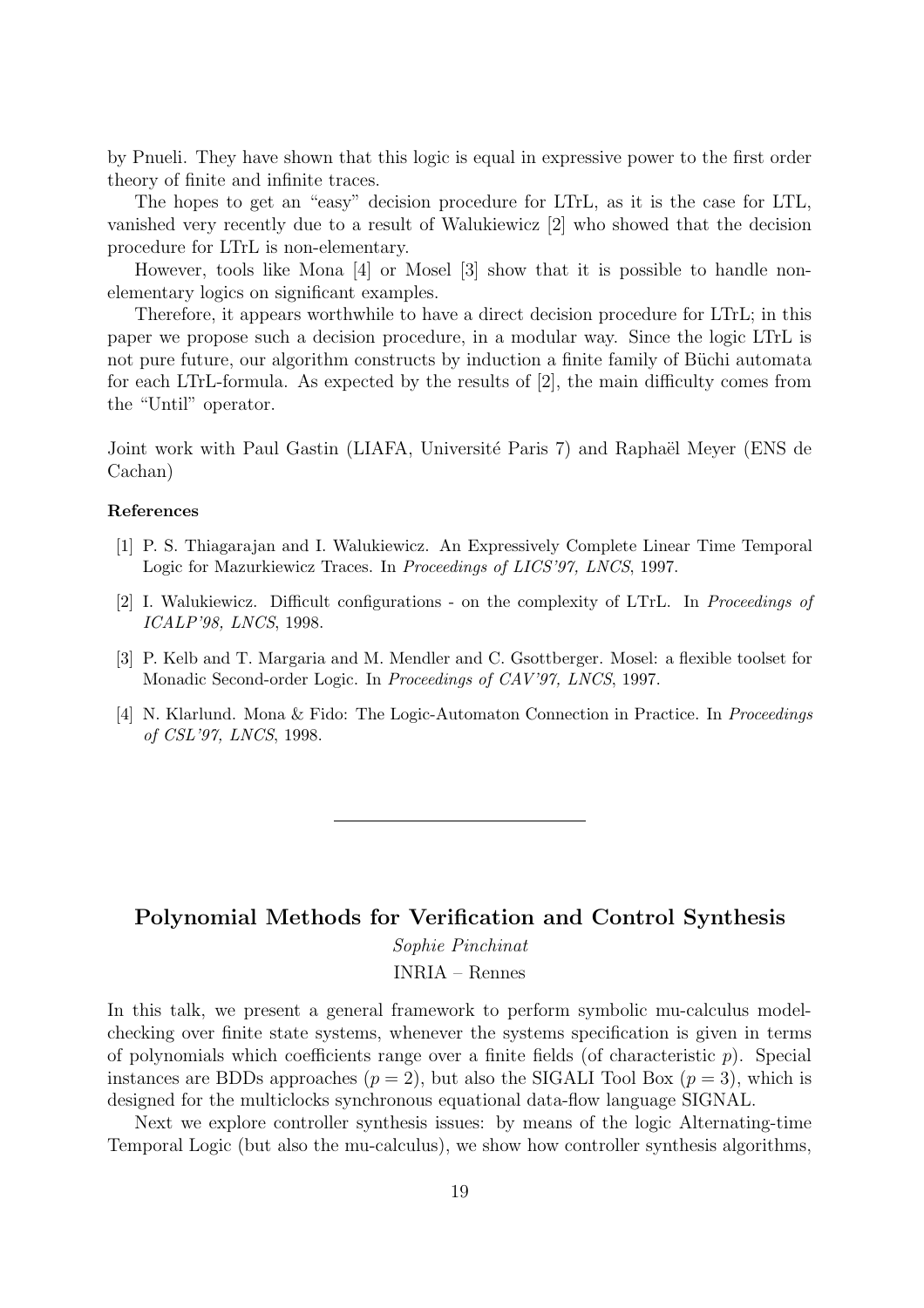as made in the SIGALI Tool Box, can be understood. We show how classical control objectives (e. g. invariance, attractivity, persistence, . . . ) can be expressed in this framework, and for thoses cases, we illustrate how the Supervisory Control Problem decision reduces to model-checking a formula.

#### Verification of Real-Time Systems with Partial Orders

Bernd-Holger Schlingloff TZI Universität Bremen

In the talk I presented joint work with Tomohiro Yoneda, Tokyo, on the verification of real-time properties of asynchronous circuits. Our methods are based on the reachability analysis of time Petri nets. In order to improve the efficiency of the verification, we define a partial order search strategy which effectively reduces the number of regions reached in the search. In the first approach to verification, we define a temporal logic TNL over execution sequences for specifying properties of asynchronous circuits. The peculiarity of our logic is that it only refers to differences in the timing of event occurrences. We show that model checking for this logic can be reduced to ordinary LTL model checking. In the second approach, we extend Dills notion of conformance between modules, where both specification and implementation are given as time Petri nets. This gives a hierarchical method for verification. We present various notions of failures, each of which gives rise to a different notion of correctness. The relevant publications can be found at http://www.tzi.org/~hs/Publikationen.

### The Complexity of Temporal Logic in Simple Cases Philippe Schnoebelen

ENS de Cachan

We argue that the classical results on complexity of model checking must be refined, strengthened and deepened. With this goal in mind, Demri and I looked for fragments of LTL where model checking is not PSPACE-hard. (The full results will appear in Inf. & Comp., and partial results can be found in Proc. STACS'98, LNCS 1373.)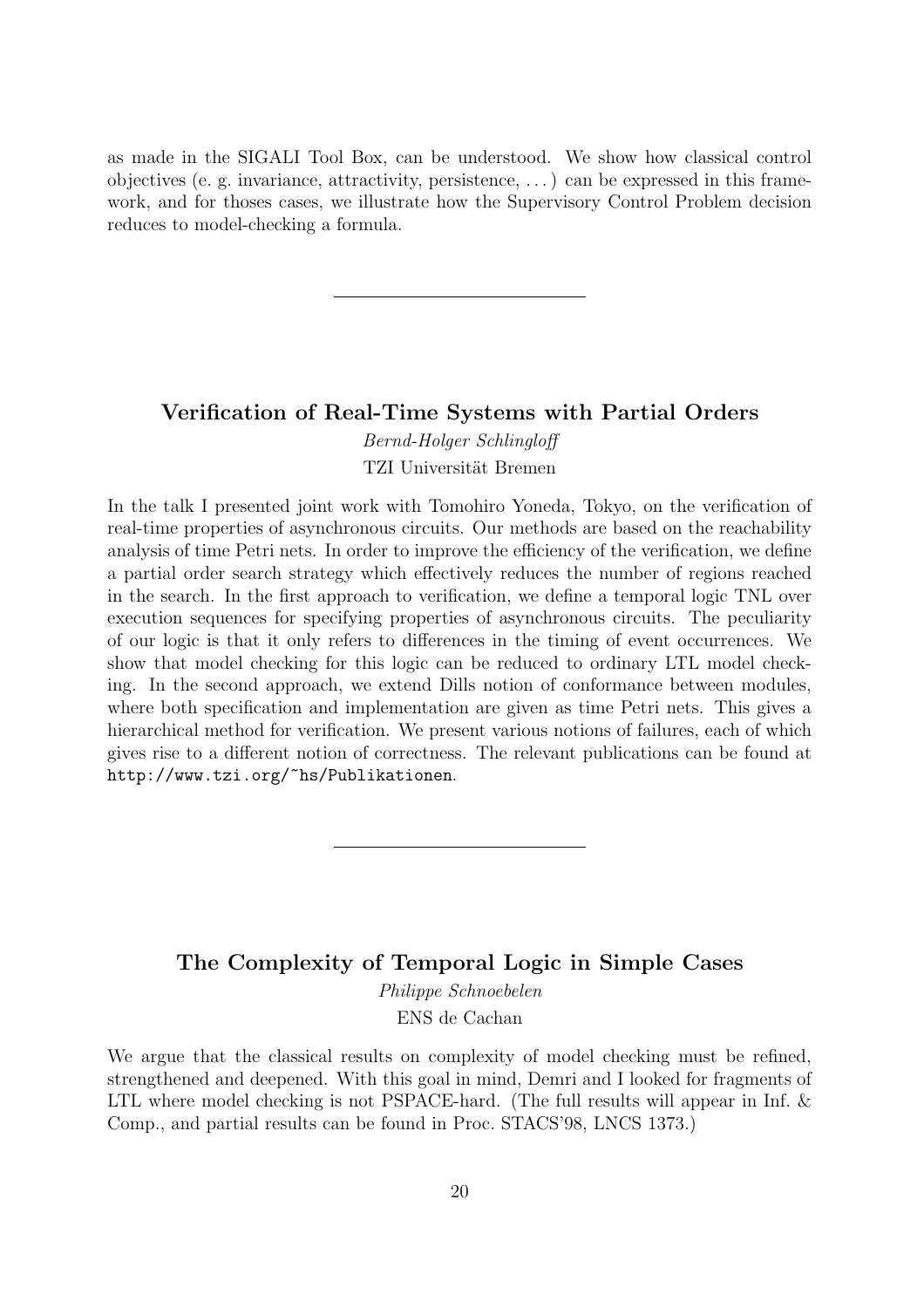In this talk we focus on one threshold result with a nice and simple proof: modelchecking LTL formulas with only Untils (no Next) and modal depth 2 is already PSPACEhard. The proof even applies to flat-Untils (D. Dams, Logic J. of the IGPL 7(1), 1999) that is, Untils where the left-hand sides only contain atomic propositions.

### How to Apply Process-Algebraic Algorithms to State-Based (Linear) Temporal Logic Verification

Mikko Tiusanen Tampere University of Technology

We consider how some process-algebraic concepts of equivalence, congruence, and preorder of systems can be used to bring compositionality to verifying temporal logic properties. We will specifically consider two congruences and their related preorders that have been shown to be weakest (least restrictive) while preserving relevant properties to be verified: NDFDand CFFD-equivalences (Non-Divergent Failures Divergences and Chaos-Free Failures Divergences). As a particular problem we will consider ways of handling state-based logical formulae in a process algebra, inherently an action-based formalism. The effect of these considerations is shown at work in analysing a demand-driven token-ring mutual exclusion protocol. The analysis is finite but gives results that are valid for rings of arbitrary length.

Joint work with Antti Valmari.

## Linear Time Datalog for Branching Time Logics Helmut Veith TU Wien/CMU

We introduce Datalog LITE, a variant of Datalog with linear time model checking. The expressive power of Datalog Lite is characterized by the alternation-free fragment of the guarded fixpoint logic  $\mu$ GF. In addition, fragments of Datalog Lite are shown to capture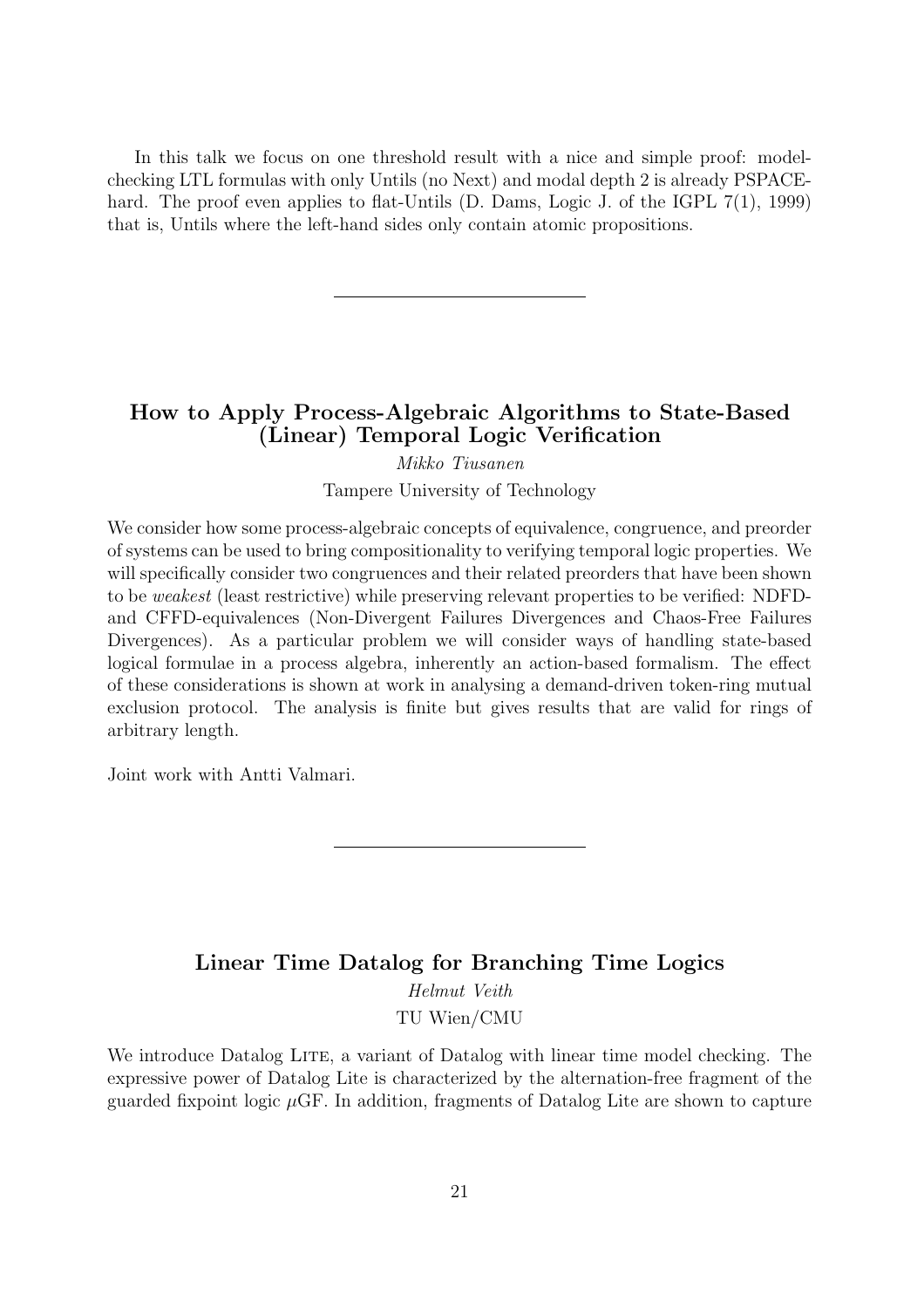ML, CTL, alternation-free  $\mu$ -calculus, and the guarded fragment GF. Moreover, Datalog Lite can be viewed as a fragment of well-founded Datalog.

Joint work with Georg Gottlieb (TU Wien) and Erich Grödel (RWTH Aachen)

### Model Checking LTL using Net Unfoldings

Frank Wallner

Technische Universität München

Net unfoldings provide a nice partial order semantics for Petri nets. In this talk, we indicate how to use the *finite prefix* of an unfolding, introduced by McMillan, for model checking linear-time temporal properties. The method is an adaptation of the "automatatheoretic approach" to model checking:

- 1. construct a Büchi-automaton for the negation of the property
- 2. define an adequate product of the system (given as a safe Petri net) and this automaton
- 3. check if this product (Büchi net) is empty; if so, the property holds for the system.

We propose an algorithm for solving 3. efficiently. (And how 2. has to be done such that the solution is valid.) The basic idea is to extract a finite graph from the prefix, with some, hopefully few, configurations of the prefix as set of nodes. An edge is included from configuration c to another one c' iff the global state represented by  $c'$  is reachable from the global state represented by c.

Precisely, we propose to begin with the *local configurations* of the cutoff events of the prefix, to compute the (partial) reachability relation among them as far as possible, and to check if this graph is accepting any word. If so, the corresponding counterexample is returned, else successively new (global) configurations are added to the graph, in order to complete the partial reachability relation of the so far constructed partial graph step by step, until either a counterexample is detected, or the reachability relation is guaranteed to be complete.